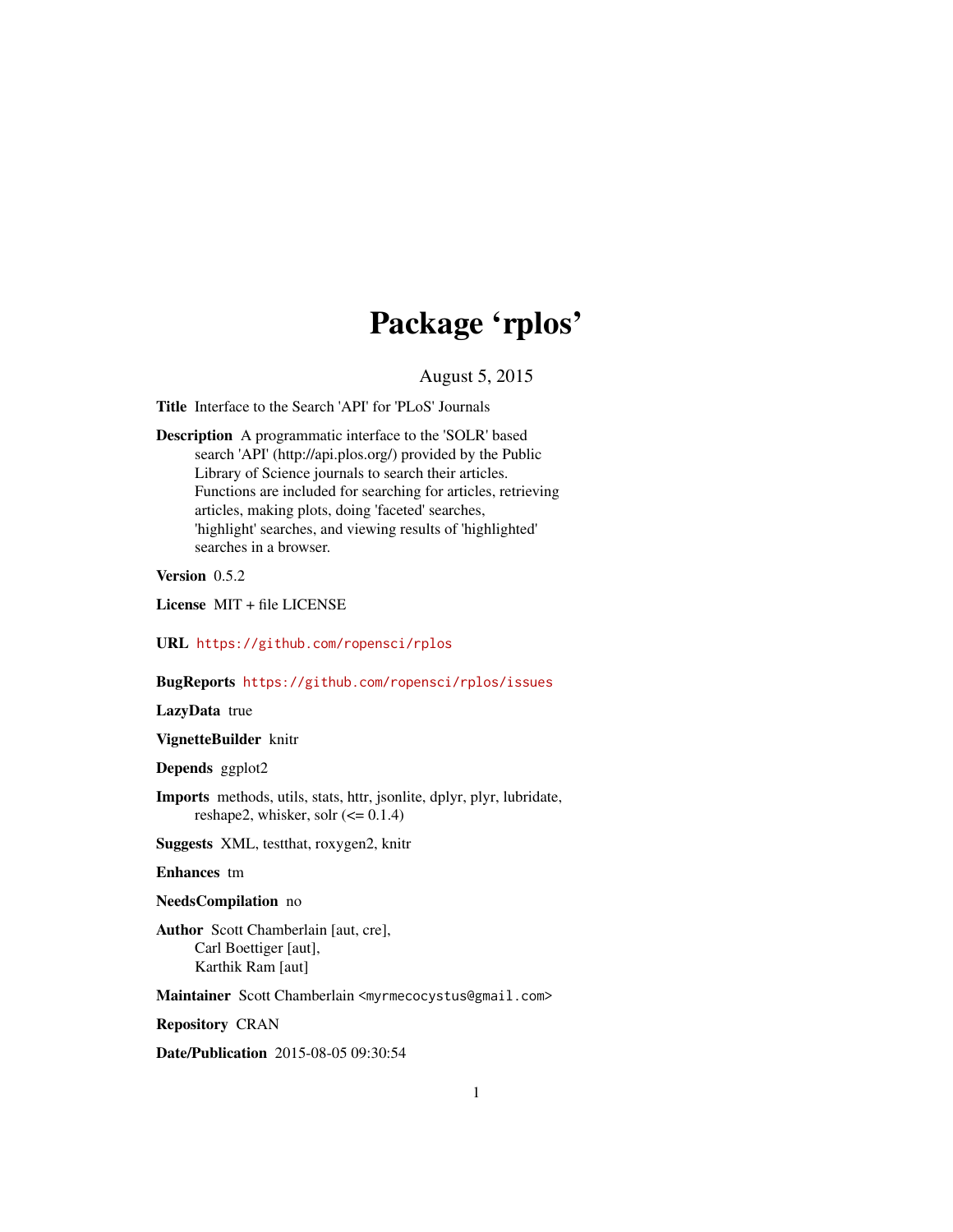# <span id="page-1-0"></span>R topics documented:

|       | -7                        |
|-------|---------------------------|
|       | $\overline{\phantom{0}}8$ |
|       |                           |
|       |                           |
|       |                           |
|       |                           |
|       |                           |
|       |                           |
|       |                           |
|       |                           |
|       |                           |
|       |                           |
|       |                           |
|       |                           |
|       |                           |
|       |                           |
|       |                           |
|       |                           |
| Index | 30                        |

citations *Search PLOS Rich Citations API*

# Description

Search PLOS Rich Citations API

# Usage

 $citations(uri = NULL, doi = NULL, random = NULL, parse = FALSE, ...)$ 

# Arguments

| uri      | (character) A URI, of the form http://dx.doi.org/ <d0i></d0i>                                                                  |
|----------|--------------------------------------------------------------------------------------------------------------------------------|
| doi      | (character) A PLOS journals DOI                                                                                                |
| random   | (integer) A number of random articles to get data for. Default: NULL                                                           |
| parse    | (logical) Passed to from JSON, toggles whether we return json parsed to data.frame's<br>where possible, or not. Default: FALSE |
| $\cdots$ | Curl options passed to GET                                                                                                     |

# Details

To get an API key, email <ploslabs@plos.org> and request a key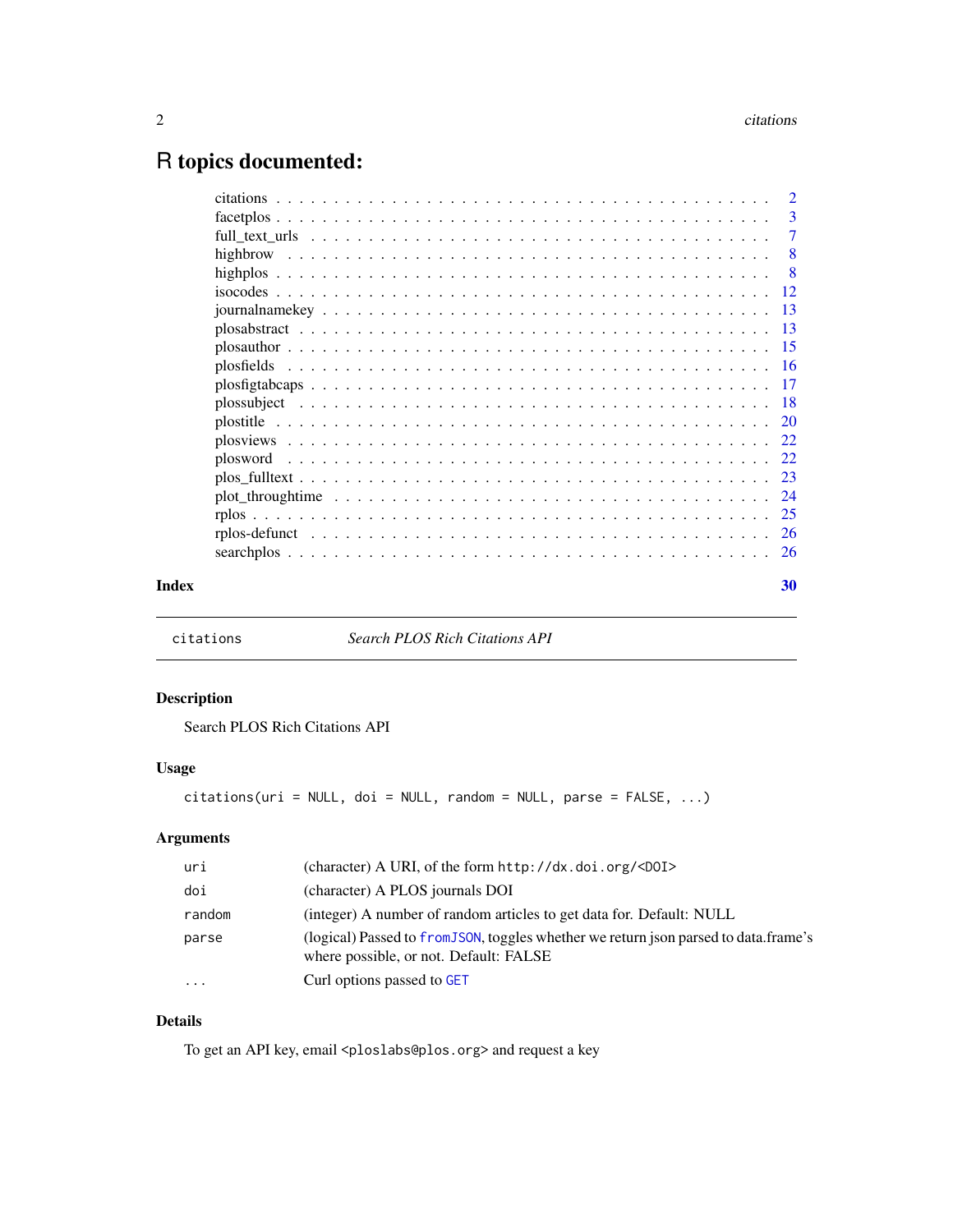#### <span id="page-2-0"></span>facetplos 3

### Value

A list

# References

<http://api.richcitations.org/>

# Examples

```
## Not run:
# get citations for an article (via its DOI)
uri <- "http://dx.doi.org/10.1371%2Fjournal.pone.0000000"
citations(uri)
citations(uri, parse = TRUE)
# pass in a DOI, url encoded or not
citations(doi = "10.1371%2Fjournal.pone.0000000")
citations(doi = "10.1371/journal.pone.0000000")
ids <- searchplos(q='ecology', fl='id', limit = 20)$data$id
citations(doi = ids[1])
# get citations for a random article
citations(random = 1)
## End(Not run)
```
facetplos *Do faceted searches on PLOS Journals full-text content*

#### Description

Do faceted searches on PLOS Journals full-text content

#### Usage

```
facetplos(q = "*:*,", facet.query = NA, facet.field = NA,facet.prefix = NA, facet.sort = NA, facet.limit = NA,facet.offset = NA, facet.mincount = NA, facet.missing = NA,
  facet.method = NA, facet.enum.cache.minDf = NA, facet.threads = NA,
  facet.date = NA, facet.date.start = NA, facet.date.end = NA,
  facet.date.gap = NA, facet.date.hardend = NA, facet.date.other = NA,
  facet.date.include = NA, facet.range = NA, facet.range.start = NA,
  facet.range.end = NA, facet.range.gap = NA, facet.range.hardend = NA,
  facet.range.other = NA, facet.range.include = NA, start = NA,
  rows = NA, url = NA, sleep = 6, callopts = list(), ...)
```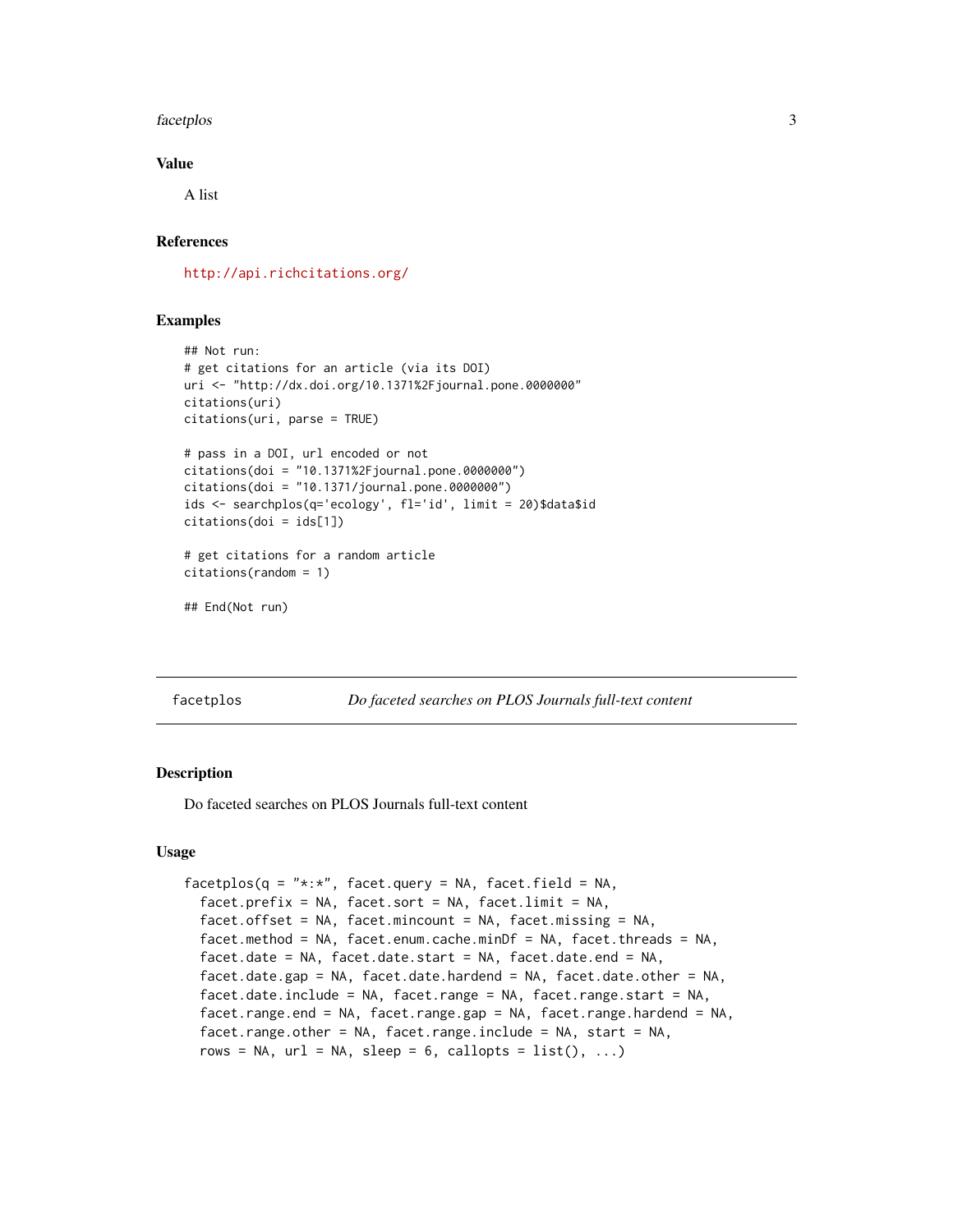#### <span id="page-3-0"></span>**Arguments**

| q                      | Query terms.                                                                                                                                                                                                                                                                                                                                                                                                                                                                                                                                                                     |
|------------------------|----------------------------------------------------------------------------------------------------------------------------------------------------------------------------------------------------------------------------------------------------------------------------------------------------------------------------------------------------------------------------------------------------------------------------------------------------------------------------------------------------------------------------------------------------------------------------------|
| facet.query            | This param allows you to specify an arbitrary query in the Lucene default syntax<br>to generate a facet count. By default, faceting returns a count of the unique<br>terms for a "field", while facet.query allows you to determine counts for arbitrary<br>terms or expressions. This parameter can be specified multiple times to indicate<br>that multiple queries should be used as separate facet constraints. It can be<br>particularly useful for numeric range based facets, or prefix based facets - see<br>example below (i.e. price:[* TO 500] and price:[501 TO *]). |
| facet.field            | This param allows you to specify a field which should be treated as a facet. It<br>will iterate over each Term in the field and generate a facet count using that Term<br>as the constraint. This parameter can be specified multiple times to indicate<br>multiple facet fields. None of the other params in this section will have any<br>effect without specifying at least one field name using this param.                                                                                                                                                                  |
| facet.prefix           | Limits the terms on which to facet to those starting with the given string prefix.<br>Note that unlike fq, this does not change the search results – it merely reduces the<br>facet values returned to those beginning with the specified prefix. This parameter<br>can be specified on a per field basis.                                                                                                                                                                                                                                                                       |
| facet.sort             | See solr_facet.                                                                                                                                                                                                                                                                                                                                                                                                                                                                                                                                                                  |
| facet.limit            | This param indicates the maximum number of constraint counts that should be<br>returned for the facet fields. A negative value means unlimited. Default: 100.<br>Can be specified on a per field basis.                                                                                                                                                                                                                                                                                                                                                                          |
| facet.offset           | This param indicates an offset into the list of constraints to allow paging. De-<br>fault: 0. This parameter can be specified on a per field basis.                                                                                                                                                                                                                                                                                                                                                                                                                              |
| facet.mincount         | This param indicates the minimum counts for facet fields should be included in<br>the response. Default: 0. This parameter can be specified on a per field basis.                                                                                                                                                                                                                                                                                                                                                                                                                |
| facet.missing          | Set to "true" this param indicates that in addition to the Term based constraints<br>of a facet field, a count of all matching results which have no value for the field<br>should be computed. Default: FALSE. This parameter can be specified on a per<br>field basis.                                                                                                                                                                                                                                                                                                         |
| facet.method           | See solr_facet.                                                                                                                                                                                                                                                                                                                                                                                                                                                                                                                                                                  |
| facet.enum.cache.minDf |                                                                                                                                                                                                                                                                                                                                                                                                                                                                                                                                                                                  |
|                        | This param indicates the minimum document frequency (number of documents                                                                                                                                                                                                                                                                                                                                                                                                                                                                                                         |

matching a term) for which the filterCache should be used when determining the constraint count for that term. This is only used when facet.method=enum method of faceting. A value greater than zero will decrease memory usage of the filterCache, but increase the query time. When faceting on a field with a very large number of terms, and you wish to decrease memory usage, try a low value of 25 to 50 first. Default: 0, causing the filterCache to be used for all terms in the field. This parameter can be specified on a per field basis.

facet.threads This param will cause loading the underlying fields used in faceting to be executed in parallel with the number of threads specified. Specify as facet.threads=# where # is the maximum number of threads used. Omitting this parameter or specifying the thread count as 0 will not spawn any threads just as before. Specifying a negative number of threads will spin up to Integer.MAX\_VALUE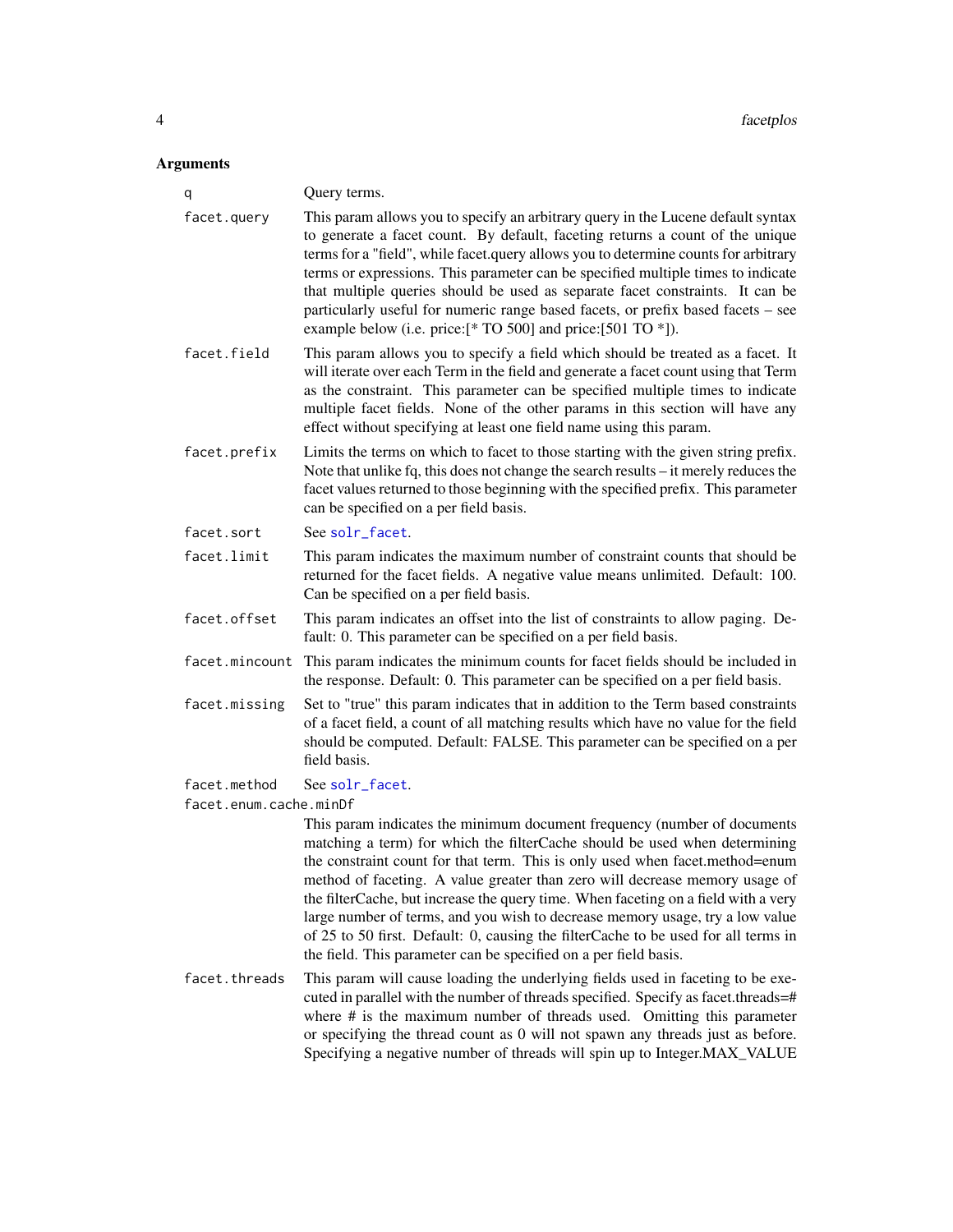#### facetplos 5

threads. Currently this is limited to the fields, range and query facets are not yet supported. In at least one case this has reduced warmup times from 20 seconds to under 5 seconds.

facet.date Specify names of fields (of type DateField) which should be treated as date facets. Can be specified multiple times to indicate multiple date facet fields.

#### facet.date.start

The lower bound for the first date range for all Date Faceting on this field. This should be a single date expression which may use the DateMathParser syntax. Can be specified on a per field basis.

- facet.date.end The minimum upper bound for the last date range for all Date Faceting on this field (see facet.date.hardend for an explanation of what the actual end value may be greater). This should be a single date expression which may use the DateMathParser syntax. Can be specified on a per field basis.
- facet.date.gap The size of each date range expressed as an interval to be added to the lower bound using the DateMathParser syntax. Eg: facet.date.gap=+1DAY. Can be specified on a per field basis.

#### facet.date.hardend

A Boolean parameter instructing Solr what to do in the event that facet.date.gap does not divide evenly between facet.date.start and facet.date.end. If this is true, the last date range constraint will have an upper bound of facet.date.end; if false, the last date range will have the smallest possible upper bound greater then facet.date.end such that the range is exactly facet.date.gap wide. Default: FALSE. This parameter can be specified on a per field basis.

#### facet.date.other

See [solr\\_facet](#page-0-0).

facet.date.include

See [solr\\_facet](#page-0-0).

facet.range Indicates what field to create range facets for. Example: facet.range=price&facet.range=age

#### facet.range.start

The lower bound of the ranges. Can be specified on a per field basis. Example: f.price.facet.range.start=0.0&f.age.facet.range.start=10

#### facet.range.end

The upper bound of the ranges. Can be specified on a per field basis. Example: f.price.facet.range.end=1000.0&f.age.facet.range.start=99

#### facet.range.gap

The size of each range expressed as a value to be added to the lower bound. For date fields, this should be expressed using the DateMathParser syntax. (ie: facet.range.gap=+1DAY). Can be specified on a per field basis. Example: f.price.facet.range.gap=100&f.a

#### facet.range.hardend

A Boolean parameter instructing Solr what to do in the event that facet.range.gap does not divide evenly between facet.range.start and facet.range.end. If this is true, the last range constraint will have an upper bound of facet.range.end; if false, the last range will have the smallest possible upper bound greater then facet.range.end such that the range is exactly facet.range.gap wide. Default: FALSE. This parameter can be specified on a per field basis.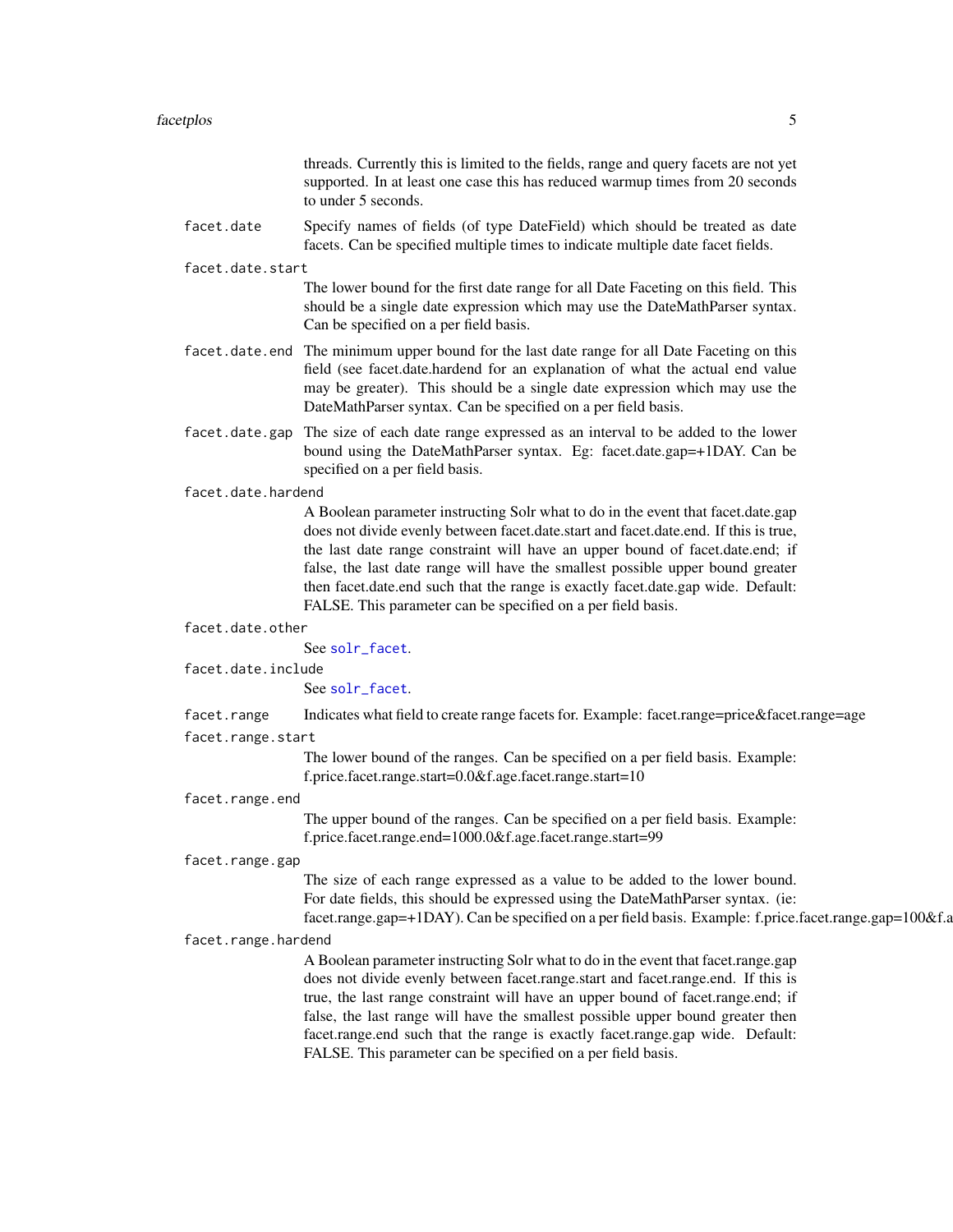#### <span id="page-5-0"></span>**6** facetplos

| facet.range.other   |                                                                                                                                                                                                                                                                                                                               |
|---------------------|-------------------------------------------------------------------------------------------------------------------------------------------------------------------------------------------------------------------------------------------------------------------------------------------------------------------------------|
|                     | See solr_facet.                                                                                                                                                                                                                                                                                                               |
| facet.range.include |                                                                                                                                                                                                                                                                                                                               |
|                     | See solr_facet.                                                                                                                                                                                                                                                                                                               |
| start               | Record to start at, default to beginning.                                                                                                                                                                                                                                                                                     |
| rows                | Number of records to return.                                                                                                                                                                                                                                                                                                  |
| url                 | URL endpoint                                                                                                                                                                                                                                                                                                                  |
| sleep               | Number of seconds to wait between requests. No need to use this for a single<br>call. However, if you are doing many calls in a loop or lapply type call, sleep<br>parameter is used to prevent your IP address from being blocked. You can only<br>do 10 requests per minute, so one request every 6 seconds is about right. |
| callopts            | Call options passed on to GET                                                                                                                                                                                                                                                                                                 |
| $\cdot$             | Further args to solr_facet                                                                                                                                                                                                                                                                                                    |

# Value

A list

# Examples

```
## Not run:
# Facet on a single field
facetplos(q='*:*', facet.field='journal')
facetplos(q='alcohol', facet.field='article_type')
# Facet on multiple fields
facetplos(q='alcohol', facet.field=c('journal','subject'))
# Using mincount
facetplos(q='alcohol', facet.field='journal', facet.mincount='500')
# Using facet.query to get counts
## A single facet.query term
facetplos(q='*:*', facet.field='journal', facet.query='cell')
## Many facet.query terms
facetplos(q='*:*', facet.field='journal', facet.query='cell,bird')
# Date faceting
facetplos(q='*:*', facet.date='publication_date',
facet.date.start='NOW/DAY-5DAYS', facet.date.end='NOW', facet.date.gap='+1DAY')
# Range faceting
facetplos(q='*:*', url=url, facet.range='counter_total_all',
 facet.range.start=5, facet.range.end=1000, facet.range.gap=10)
facetplos(q='alcohol', facet.range='alm_facebookCount', facet.range.start=1000,
   facet.range.end=5000, facet.range.gap = 100)
# Range faceting with > 1 field, same settings
facetplos(q='*:*', url=url, facet.range=c('counter_total_all','alm_twitterCount'),
facet.range.start=5, facet.range.end=1000, facet.range.gap=10)
```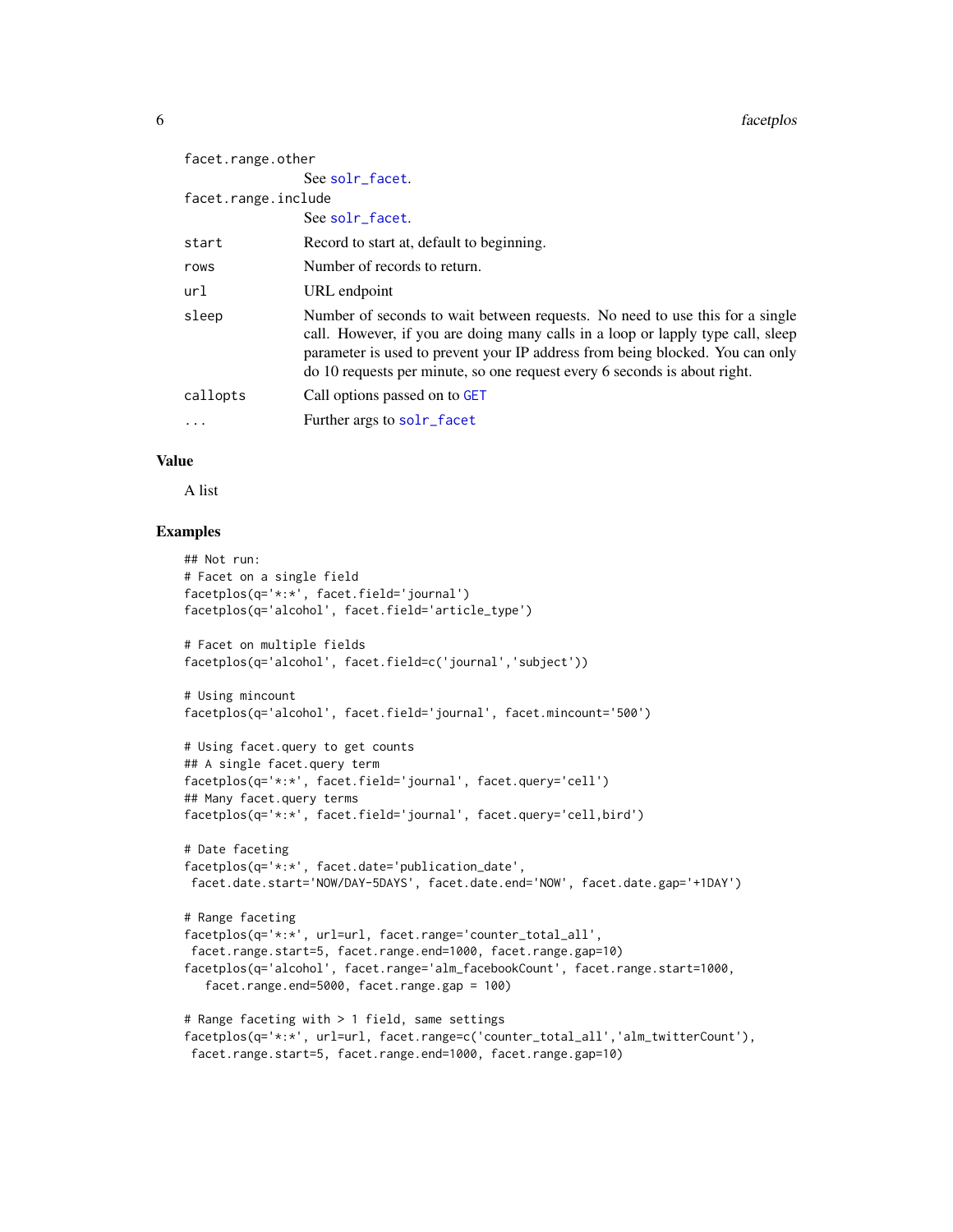```
# Range faceting with > 1 field, different settings
facetplos(q='*:*', url=url, facet.range=c('counter_total_all','alm_twitterCount'),
f.counter_total_all.facet.range.start=5, f.counter_total_all.facet.range.end=1000,
f.counter_total_all.facet.range.gap=10, f.alm_twitterCount.facet.range.start=5,
f.alm_twitterCount.facet.range.end=1000, f.alm_twitterCount.facet.range.gap=10)
```
## End(Not run)

full\_text\_urls *Create urls for full text articles in PLOS journals.*

# Description

Create urls for full text articles in PLOS journals.

#### Usage

full\_text\_urls(doi)

#### Arguments

doi One or more doi's

# Value

One or more urls, same length as input vector of dois

#### Examples

```
## Not run:
full_text_urls(doi='10.1371/journal.pone.0086169')
full_text_urls(doi='10.1371/journal.pbio.1001845')
full_text_urls(doi=c('10.1371/journal.pone.0086169','10.1371/journal.pbio.1001845'))
dois \leq searchplos(q = "*:*", fq='doc_type:full', limit=20)$data$id
full_text_urls(dois)
```
## End(Not run)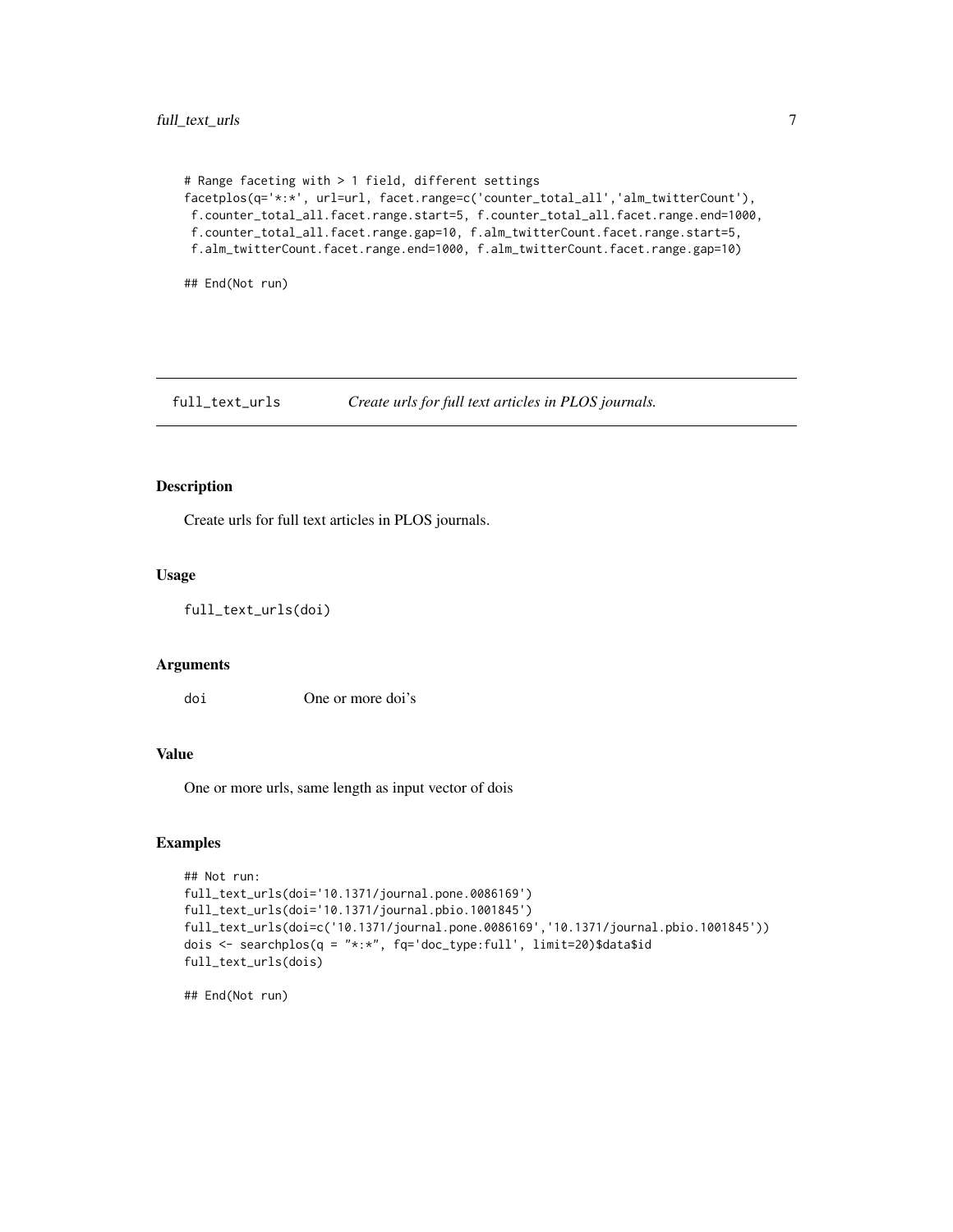<span id="page-7-0"></span>

#### Description

Browse highlighted fragments in your default browser.

#### Usage

highbrow(input = NULL, output = NULL, browse = TRUE)

#### Arguments

| input  | Input, usually output from a call to highplos                                 |
|--------|-------------------------------------------------------------------------------|
| output | Path and file name for output file. If NULL, a temp file is used.             |
| browse | Browse file in your default browse immediately after file creation. If FALSE, |
|        | the file is written, but not opened.                                          |

# Examples

```
## Not run:
out <- highplos(q='alcohol', hl.fl = 'abstract', rows=10)
highbrow(out)
out <- highplos(q='alcohol', hl.fl = 'abstract', rows=1200)
highbrow(out)
## End(Not run)
```
<span id="page-7-1"></span>highplos *Do highlighted searches on PLOS Journals full-text content*

#### Description

Do highlighted searches on PLOS Journals full-text content

#### Usage

```
highplos(q, f1 = NULL, fq = NULL, h1.f1 = NULL, h1.snippets = NULL,
 hl.fragsize = NULL, hl.q = NULL, hl.mergeContiguous = NULL,
 hl.requireFieldMatch = NULL, hl.maxAnalyzedChars = NULL,
 hl.alternateField = NULL, hl.maxAlternateFieldLength = NULL,
 hl.preserveMulti = NULL, hl.maxMultiValuedToExamine = NULL,
 hl.maxMultiValuedToMatch = NULL, hl.formatter = NULL,
  hl.simple.pre = NULL, hl.simple.post = NULL, hl.fragmenter = NULL,
 hl.fragListBuilder = NULL, hl.fragmentsBuilder = NULL,
```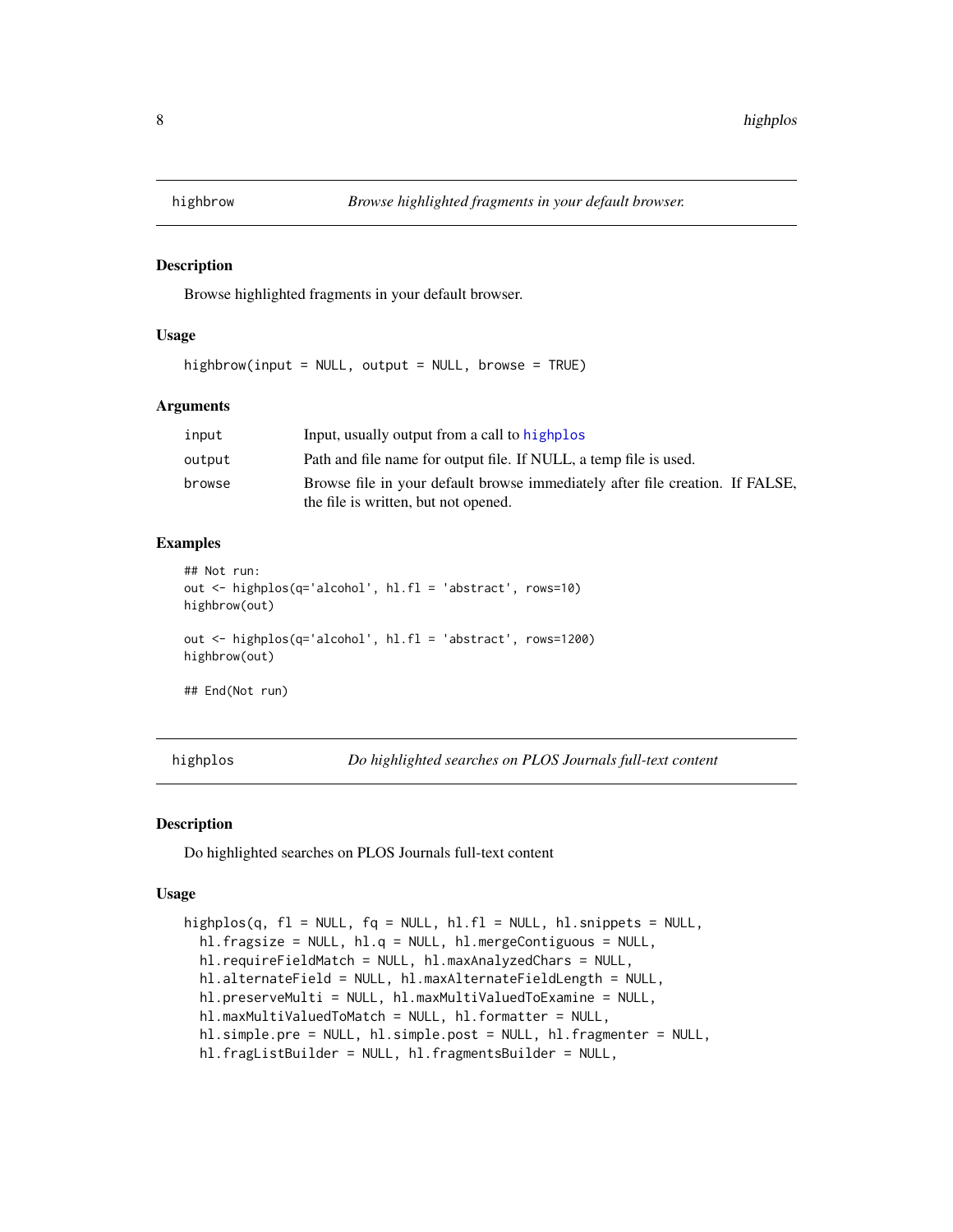#### highplos 9

```
hl.boundaryScanner = NULL, hl.bs.maxScan = NULL, hl.bs.chars = NULL,
hl.bs.type = NULL, hl.bs.language = NULL, hl.bs.country = NULL,
hl.useFastVectorHighlighter = NULL, hl.usePhraseHighlighter = NULL,
hl.highlightMultiTerm = NULL, hl.regex.slop = NULL,
hl.regex.pattern = NULL, hl.regex.maxAnalyzedChars = NULL, start = 0,
rows = NULL, callopts = list(), sleep = 6, ...)
```
# Arguments

| q                    | Search terms (character). You can search on specific fields by doing 'field: your<br>query'. For example, a real query on a specific field would be 'author:Smith'.                                                                                                                                                                                                                                                                                                                                                                                           |
|----------------------|---------------------------------------------------------------------------------------------------------------------------------------------------------------------------------------------------------------------------------------------------------------------------------------------------------------------------------------------------------------------------------------------------------------------------------------------------------------------------------------------------------------------------------------------------------------|
| f1                   | Fields to return from search (character) [e.g., 'id, title'], any combination of<br>search fields [type 'data(plosfields)', then 'plosfields'].                                                                                                                                                                                                                                                                                                                                                                                                               |
| fq                   | List specific fields to filter the query on (if NA, all queried). The options for<br>this parameter are the same as those for the fl parameter. Note that using this<br>parameter doesn't influence the actual query, but is used to filter the resuls to a<br>subset of those you want returned. For example, if you want full articles only,<br>you can do 'doc_type:full'. In another example, if you want only results from<br>the journal PLOS One, you can do 'cross_published_journal_key:PLoSONE'.<br>See journalnamekey() for journal abbreviations. |
| h1.f1                | A comma-separated list of fields for which to generate highlighted snippets. If<br>left blank, the fields highlighted for the LuceneQParser are the defaultSearch-<br>Field (or the df param if used) and for the DisMax parser the qf fields are used.<br>A '*' can be used to match field globs, e.g. 'text_*' or even '*' to highlight<br>on all fields where highlighting is possible. When using '*', consider adding<br>hl.requireFieldMatch=TRUE.                                                                                                      |
| hl.snippets          | Max no. of highlighted snippets to generate per field. Note: it is possible for<br>any number of snippets from zero to this value to be generated. This parameter<br>accepts per-field overrides. Default: 1.                                                                                                                                                                                                                                                                                                                                                 |
| hl.fragsize          | The size, in characters, of the snippets (aka fragments) created by the high-<br>lighter. In the original Highlighter, "0" indicates that the whole field value<br>should be used with no fragmenting. See http://wiki.apache.org/solr/<br>HighlightingParameters for more info.                                                                                                                                                                                                                                                                              |
| $h$ l.q              | Set a query request to be highlighted. It overrides q parameter for highlighting.<br>Solr query syntax is acceptable for this parameter.                                                                                                                                                                                                                                                                                                                                                                                                                      |
| hl.mergeContiguous   |                                                                                                                                                                                                                                                                                                                                                                                                                                                                                                                                                               |
|                      | Collapse contiguous fragments into a single fragment. "true" indicates contigu-<br>ous fragments will be collapsed into single fragment. This parameter accepts<br>per-field overrides. This parameter makes sense for the original Highlighter<br>only. Default: FALSE.                                                                                                                                                                                                                                                                                      |
| hl.requireFieldMatch |                                                                                                                                                                                                                                                                                                                                                                                                                                                                                                                                                               |
|                      | If TRUE, then a field will only be highlighted if the query matched in this par-<br>ticular field (normally, terms are highlighted in all requested fields regardless of<br>which field matched the query). This only takes effect if "hl.usePhraseHighlighter"                                                                                                                                                                                                                                                                                               |

is TRUE. Default: FALSE.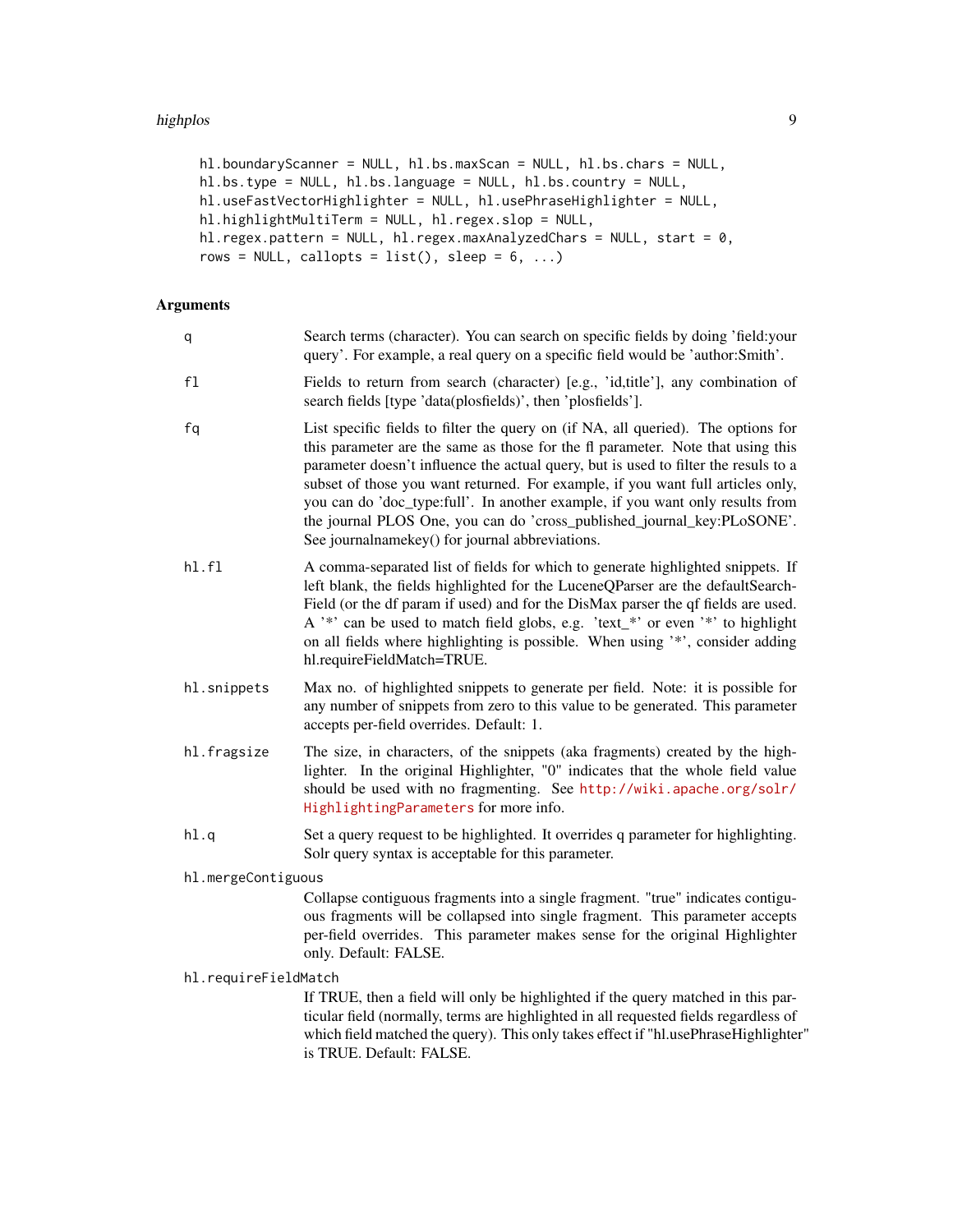#### hl.maxAnalyzedChars

How many characters into a document to look for suitable snippets. This parameter makes sense for the original Highlighter only. Default: 51200. You can assign a large value to this parameter and use hl.fragsize=0 to return highlighting in large fields that have size greater than 51200 characters.

#### hl.alternateField

If a snippet cannot be generated (due to no terms matching), you can specify a field to use as the fallback. This parameter accepts per-field overrides.

hl.maxAlternateFieldLength

If hl.alternateField is specified, this parameter specifies the maximum number of characters of the field to return. Any value less than or equal to 0 means unlimited. Default: unlimited.

# hl.preserveMulti

Preserve order of values in a multiValued list. Default: FALSE.

# hl.maxMultiValuedToExamine

When highlighting a multiValued field, stop examining the individual entries after looking at this many of them. Will potentially return 0 snippets if this limit is reached before any snippets are found. If maxMultiValuedToMatch is also specified, whichever limit is hit first will terminate looking for more. Default: Integer.MAX\_VALUE

#### hl.maxMultiValuedToMatch

When highlighting a multiValued field, stop examining the individual entries after looking at this many matches are found. If maxMultiValuedToExamine is also specified, whichever limit is hit first will terminate looking for more. Default: Integer.MAX\_VALUE

- hl.formatter Specify a formatter for the highlight output. Currently the only legal value is "simple", which surrounds a highlighted term with a customizable pre- and post text snippet. This parameter accepts per-field overrides. This parameter makes sense for the original Highlighter only.
- hl.simple.pre The text which appears before and after a highlighted term when using the simple formatter. This parameter accepts per-field overrides. The default values are "<em>" and "</em>" This parameter makes sense for the original Highlighter only. Use hl.tag.pre and hl.tag.post for FastVectorHighlighter (see example under hl.fragmentsBuilder)
- hl. simple. post The text which appears before and after a highlighted term when using the simple formatter. This parameter accepts per-field overrides. The default values are "<em>" and "</em>" This parameter makes sense for the original Highlighter only. Use hl.tag.pre and hl.tag.post for FastVectorHighlighter (see example under hl.fragmentsBuilder)
- hl.fragmenter Specify a text snippet generator for highlighted text. The standard fragmenter is gap (which is so called because it creates fixed-sized fragments with gaps for multi-valued fields). Another option is regex, which tries to create fragments that "look like" a certain regular expression. This parameter accepts per-field overrides. Default: "gap"

hl.fragListBuilder

Specify the name of SolrFragListBuilder. This parameter makes sense for FastVectorHighlighter only. To create a fragSize=0 with the FastVectorHighlighter, use the SingleFragListBuilder. This field supports per-field overrides.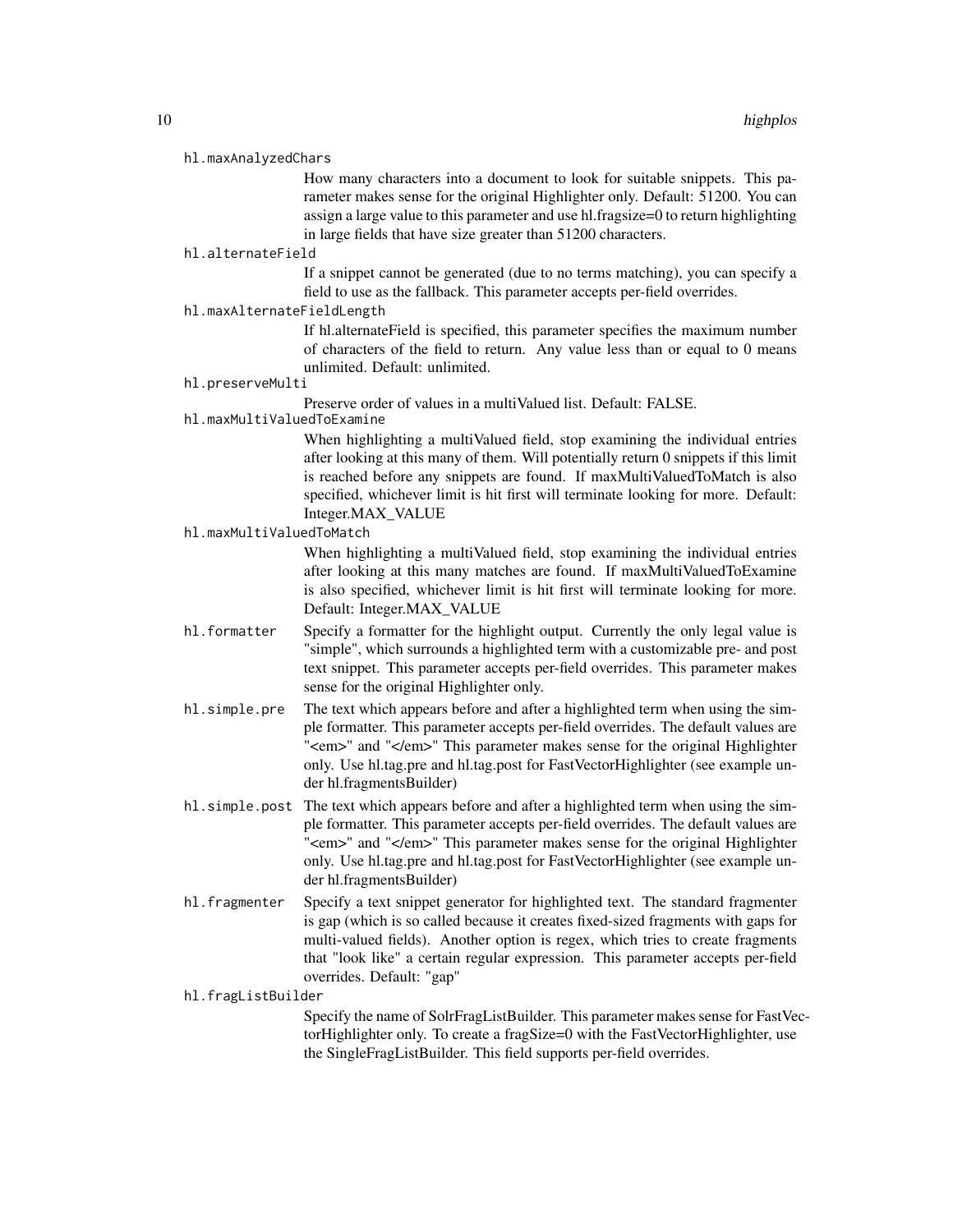#### highplos that the contract of the contract of the contract of the contract of the contract of the contract of the contract of the contract of the contract of the contract of the contract of the contract of the contract of

hl.fragmentsBuilder

Specify the name of SolrFragmentsBuilder. This parameter makes sense for FastVectorHighlighter only.

#### hl.boundaryScanner

Configures how the boundaries of fragments are determined. By default, boundaries will split at the character level, creating a fragment such as "uick brown fox jumps over the la". Valid entries are breakIterator or simple, with breakIterator being the most commonly used. This parameter makes sense for FastVectorHighlighter only.

- hl.bs.maxScan Specify the length of characters to be scanned by SimpleBoundaryScanner. Default: 10. This parameter makes sense for FastVectorHighlighter only.
- hl.bs.chars Specify the boundary characters, used by SimpleBoundaryScanner. This parameter makes sense for FastVectorHighlighter only.
- hl.bs.type Specify one of CHARACTER, WORD, SENTENCE and LINE, used by BreakIteratorBoundaryScanner. Default: WORD. This parameter makes sense for FastVectorHighlighter only.
- hl.bs.language Specify the language for Locale that is used by BreakIteratorBoundaryScanner. This parameter makes sense for FastVectorHighlighter only. Valid entries take the form of ISO 639-1 strings.
- hl.bs.country Specify the country for Locale that is used by BreakIteratorBoundaryScanner. This parameter makes sense for FastVectorHighlighter only. Valid entries take the form of ISO 3166-1 alpha-2 strings.

hl.useFastVectorHighlighter

Use FastVectorHighlighter. FastVectorHighlighter requires the field is termVectors=on, termPositions=on and termOffsets=on. This parameter accepts perfield overrides. Default: FALSE

#### hl.usePhraseHighlighter

Use SpanScorer to highlight phrase terms only when they appear within the query phrase in the document. Default: TRUE.

hl.highlightMultiTerm

If the SpanScorer is also being used, enables highlighting for range/wildcard/fuzzy/prefix queries. Default: FALSE. This parameter makes sense for the original Highlighter only.

hl.regex.slop Factor by which the regex fragmenter can stray from the ideal fragment size (given by hl.fragsize) to accomodate the regular expression. For instance, a slop of 0.2 with fragsize of 100 should yield fragments between 80 and 120 characters in length. It is usually good to provide a slightly smaller fragsize when using the regex fragmenter. Default: .6. This parameter makes sense for the original Highlighter only.

#### hl.regex.pattern

The regular expression for fragmenting. This could be used to extract sentences (see example solrconfig.xml) This parameter makes sense for the original Highlighter only.

# hl.regex.maxAnalyzedChars

Only analyze this many characters from a field when using the regex fragmenter (after which, the fragmenter produces fixed-sized fragments). Applying a com-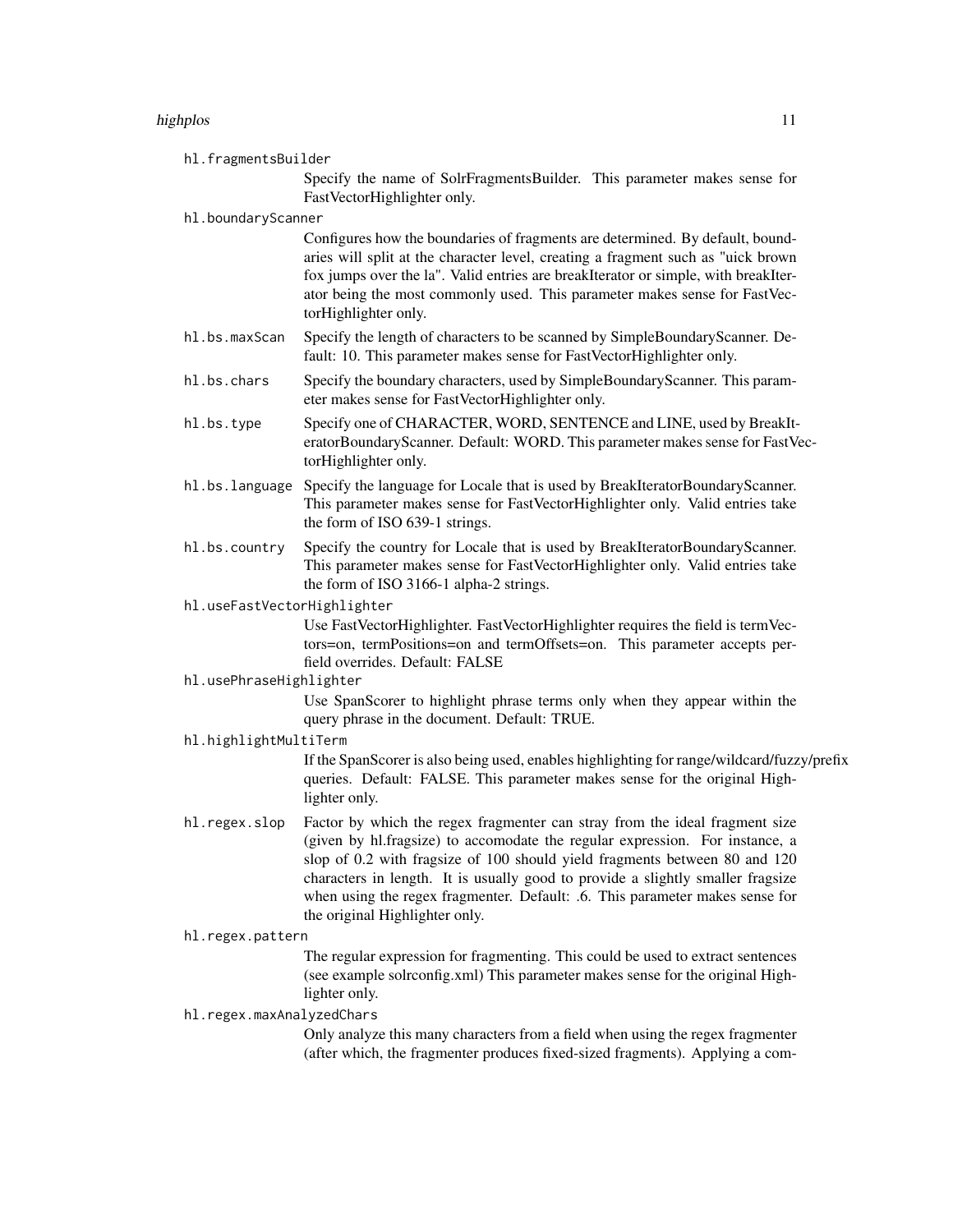<span id="page-11-0"></span>

|          | plicated regex to a huge field is expensive. Default: 10000. This parameter<br>makes sense for the original Highlighter only.                                                                                                                                                                                                                     |
|----------|---------------------------------------------------------------------------------------------------------------------------------------------------------------------------------------------------------------------------------------------------------------------------------------------------------------------------------------------------|
| start    | Record to start at (used in combination with limit when you need to cycle<br>through more results than the max allowed= $1000$ )                                                                                                                                                                                                                  |
| rows     | Number of results to return (integer)                                                                                                                                                                                                                                                                                                             |
| callopts | Optional additional curl options (debugging tools mostly)                                                                                                                                                                                                                                                                                         |
| sleep    | Number of seconds to wait between requests. No need to use this for a single<br>call to searchplos. However, if you are using searchplos in a loop or lapply type<br>call, do sleep parameter is used to prevent your IP address from being blocked.<br>You can only do 10 requests per minute, so one request every 6 seconds is about<br>right. |
|          | Further arguments passed on to solr_highlight                                                                                                                                                                                                                                                                                                     |

#### Value

A list.

# Examples

```
## Not run:
highplos(q='alcohol', hl.fl = 'abstract', rows=10)
highplos(q='alcohol', hl.fl = c('abstract','title'), rows=10)
highplos(q='everything:"sports alcohol"~7', hl.fl='everything')
highplos(q='alcohol', hl.fl='abstract', hl.fragsize=20, rows=5)
highplos(q='alcohol', hl.fl='abstract', hl.snippets=5, rows=5)
highplos(q='alcohol', hl.fl='abstract', hl.snippets=5, hl.mergeContiguous='true', rows=5)
highplos(q='alcohol', hl.fl='abstract', hl.useFastVectorHighlighter='true', rows=5)
highplos(q='everything:"experiment"', fq='doc_type:full', rows=100, hl.fl = 'title')
```
## End(Not run)

isocodes *Country names and FIPS codes*

# Description

Country names and FIPS codes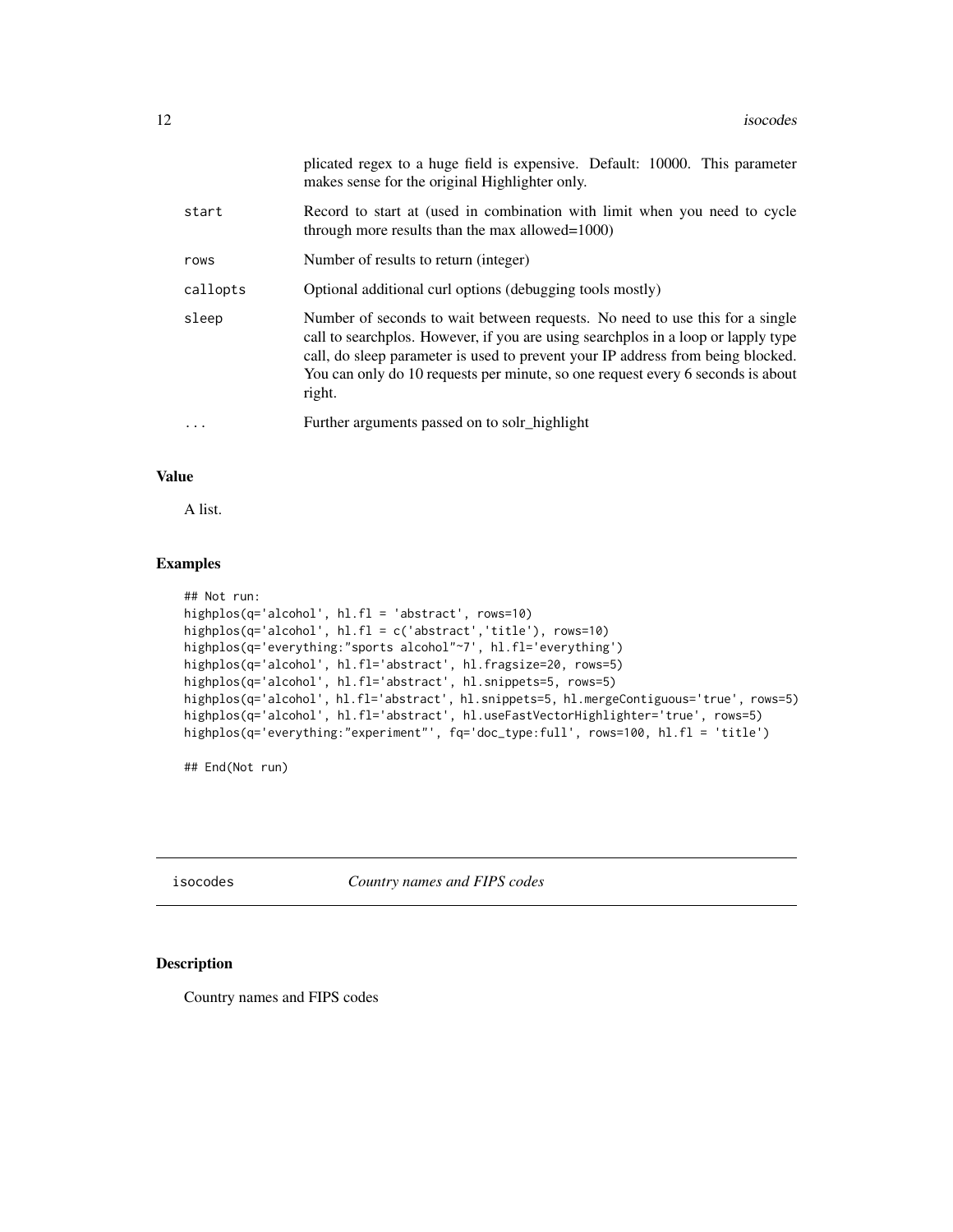<span id="page-12-1"></span><span id="page-12-0"></span>

# Description

Get short keys for journals to use in searching specific journals.

# Usage

journalnamekey()

# Value

Journals name keys.

#### Examples

## Not run: journalnamekey()

## End(Not run)

plosabstract *Search PLoS Journals abstracts.*

# Description

Search PLoS Journals abstracts.

#### Usage

```
plosabstract(q = NULL, fl = "id", fq = NULL, sort = NULL, start = \theta,
  limit = 10, sleep = 6, terms = NULL, fields = NULL, toquery = NULL,
  callopts = NULL, ...)
```

| a  | Search terms (character). You can search on specific fields by doing 'field: your<br>query'. For example, a real query on a specific field would be 'author: Smith'. |
|----|----------------------------------------------------------------------------------------------------------------------------------------------------------------------|
| f1 | Fields to return from search (character) [e.g., 'id,title'], any combination of<br>search fields (see the dataset plosfields)                                        |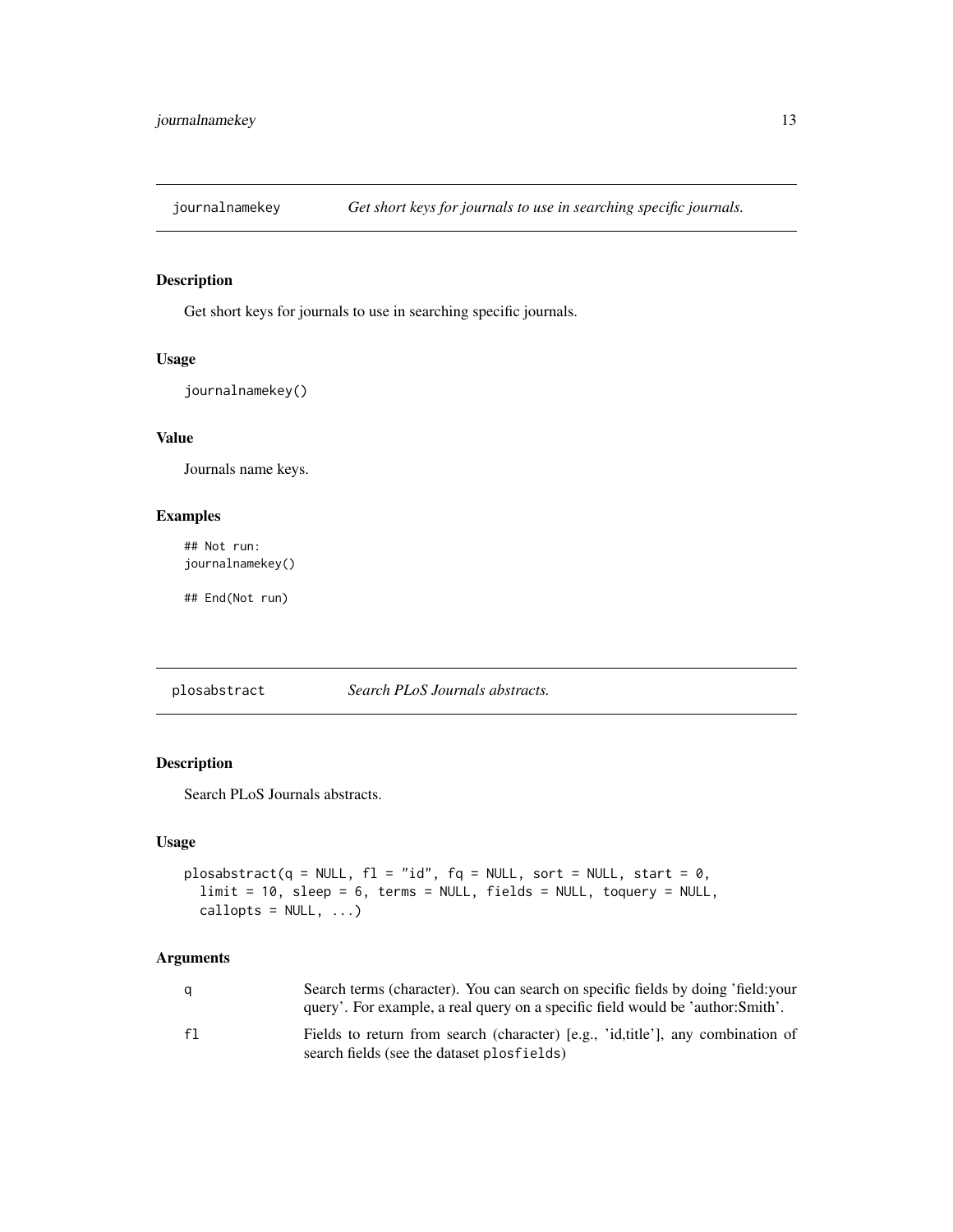<span id="page-13-0"></span>

| fq       | List specific fields to filter the query on (if NA, all queried). The options for this<br>parameter are the same as those for the fl parameter. Note that using this param-<br>eter doesn't influence the actual query, but is used to filter the resuls to a subset<br>of those you want returned. For example, if you want full articles only, you can<br>do 'doc_type:full'. In another example, if you want only results from the<br>journal PLOS One, you can do 'cross_published_journal_key:PLoSONE'.<br>See journal name key for journal abbreviations. |
|----------|-----------------------------------------------------------------------------------------------------------------------------------------------------------------------------------------------------------------------------------------------------------------------------------------------------------------------------------------------------------------------------------------------------------------------------------------------------------------------------------------------------------------------------------------------------------------|
| sort     | Sort results according to a particular field, and specify ascending (asc) or de-<br>scending (desc) after a space; see examples. For example, to sort the counter_total_all<br>field in descending fashion, do sort='counter_total_all desc'                                                                                                                                                                                                                                                                                                                    |
| start    | Record to start at (used in combination with limit when you need to cycle<br>through more results than the max allowed=1000)                                                                                                                                                                                                                                                                                                                                                                                                                                    |
| limit    | Number of results to return (integer). Setting limit=0 returns only metadta.                                                                                                                                                                                                                                                                                                                                                                                                                                                                                    |
| sleep    | Number of seconds to wait between requests. No need to use this for a single<br>call to searchplos. However, if you are using searchplos in a loop or lapply type<br>call, do sleep parameter is used to prevent your IP address from being blocked.<br>You can only do 10 requests per minute, so one request every 6 seconds is about<br>right.                                                                                                                                                                                                               |
| terms    | DEPRECATED PARAMETER - replaced with the q param.                                                                                                                                                                                                                                                                                                                                                                                                                                                                                                               |
| fields   | DEPRECATED PARAMETER - replaced with the f1 param.                                                                                                                                                                                                                                                                                                                                                                                                                                                                                                              |
| toquery  | DEPRECATED PARAMETER - replaced with the fq param.                                                                                                                                                                                                                                                                                                                                                                                                                                                                                                              |
| callopts | DEPRECATED PARAMETER - replaced with the  param.                                                                                                                                                                                                                                                                                                                                                                                                                                                                                                                |
| .        | Optional additional curl options (debugging tools mostly), passed on to GET                                                                                                                                                                                                                                                                                                                                                                                                                                                                                     |

# Details

Details:

# Value

Abstract content, in addition to any other fields requested in a list.

# Faceting

Read more about faceting here: urlhttp://wiki.apache.org/solr/SimpleFacetParameters

# Website vs. API behavior

Don't be surprised if queries you perform in a scripting language, like using rplos in R, give different results than when searching for articles on the PLOS website. I am not sure what exact defaults they use on their website. There are a few things to consider. You can tweak which types of articles are returned: Try using the article\_type filter in the fq parameter. For which journal to search, e.g., do 'cross\_published\_journal\_key:PLoSONE'. See journalnamekey() for journal abbreviations.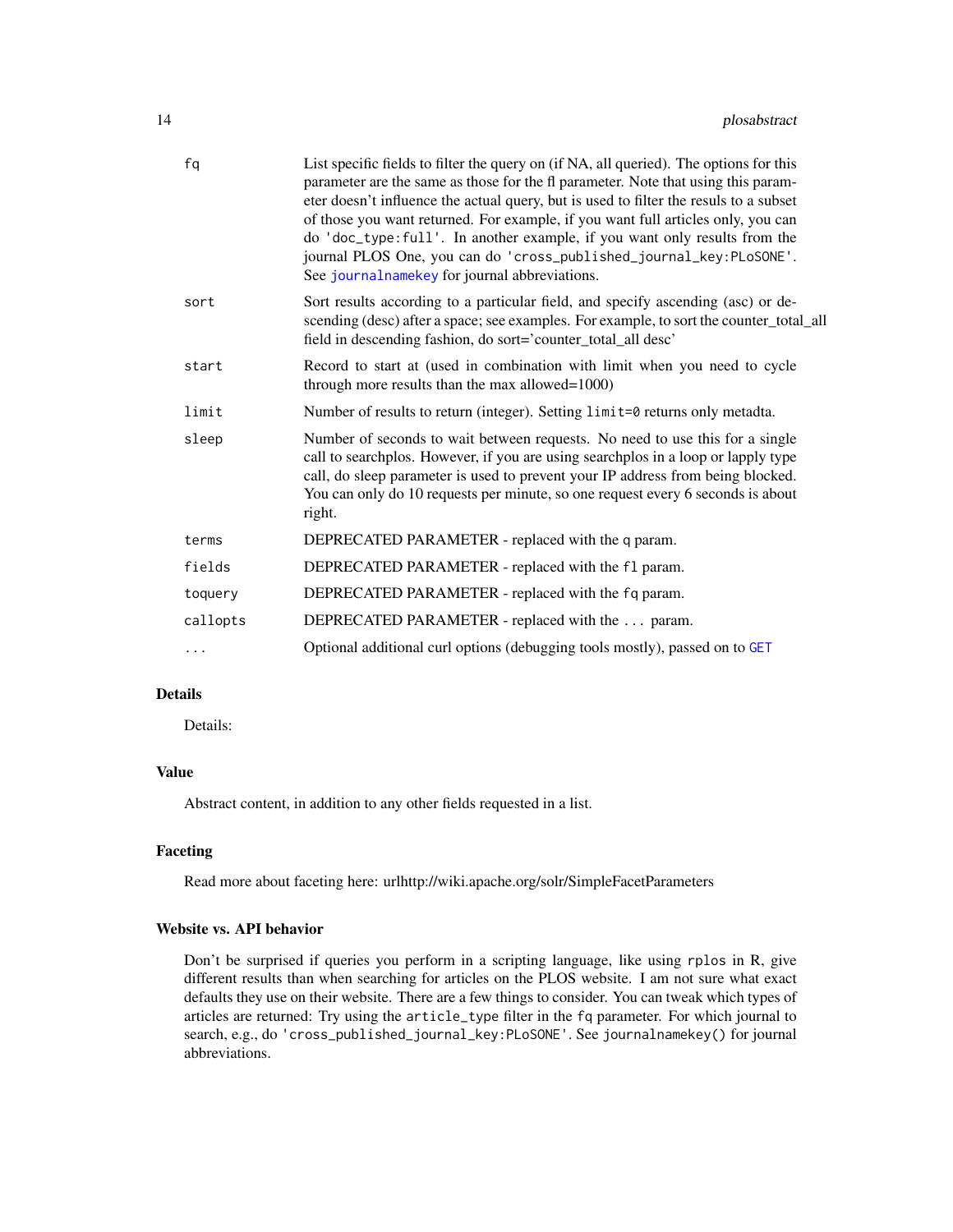# <span id="page-14-0"></span>plosauthor 15

# Examples

```
## Not run:
plosabstract(q = 'drosophila', fl='abstract', limit=10)
plosabstract(q = 'drosophila', fl=c('id','author'), limit = 5)
plosabstract(q = 'drosophila', fl='author', limit = 5)
plosabstract(q = 'drosophila', fl=c('id','author','title'), limit = 5)
plosabstract(q = 'drosophila', fl=c('id','author','title'), limit = 5, config=verbose())
## End(Not run)
```
plosauthor *Search PLoS Journals authors.*

#### Description

Search PLoS Journals authors.

#### Usage

```
plosauthor(q = NULL, f1 = "id", fq = NULL, sort = NULL, start = 0,limit = 10, sleep = 6, terms = NULL, fields = NULL, toquery = NULL,
  callopts = NULL, ...
```

| q     | Search terms (character). You can search on specific fields by doing 'field: your<br>query'. For example, a real query on a specific field would be 'author:Smith'.                                                                                                                                                                                                                                                                                                                                                                                           |
|-------|---------------------------------------------------------------------------------------------------------------------------------------------------------------------------------------------------------------------------------------------------------------------------------------------------------------------------------------------------------------------------------------------------------------------------------------------------------------------------------------------------------------------------------------------------------------|
| f1    | Fields to return from search (character) [e.g., 'id, title'], any combination of<br>search fields (see the dataset plosfields)                                                                                                                                                                                                                                                                                                                                                                                                                                |
| fq    | List specific fields to filter the query on (if NA, all queried). The options for this<br>parameter are the same as those for the fl parameter. Note that using this param-<br>eter doesn't influence the actual query, but is used to filter the resuls to a subset<br>of those you want returned. For example, if you want full articles only, you can<br>do 'doc_type:full'. In another example, if you want only results from the<br>journal PLOS One, you can do 'cross_published_journal_key:PLoSONE'.<br>See journalnamekey for journal abbreviations. |
| sort  | Sort results according to a particular field, and specify ascending (asc) or de-<br>scending (desc) after a space; see examples. For example, to sort the counter_total_all<br>field in descending fashion, do sort='counter_total_all desc'                                                                                                                                                                                                                                                                                                                  |
| start | Record to start at (used in combination with limit when you need to cycle<br>through more results than the max allowed= $1000$ )                                                                                                                                                                                                                                                                                                                                                                                                                              |
| limit | Number of results to return (integer). Setting limit=0 returns only metadta.                                                                                                                                                                                                                                                                                                                                                                                                                                                                                  |
| sleep | Number of seconds to wait between requests. No need to use this for a single<br>call to searchplos. However, if you are using searchplos in a loop or lapply type<br>call, do sleep parameter is used to prevent your IP address from being blocked.<br>You can only do 10 requests per minute, so one request every 6 seconds is about<br>right.                                                                                                                                                                                                             |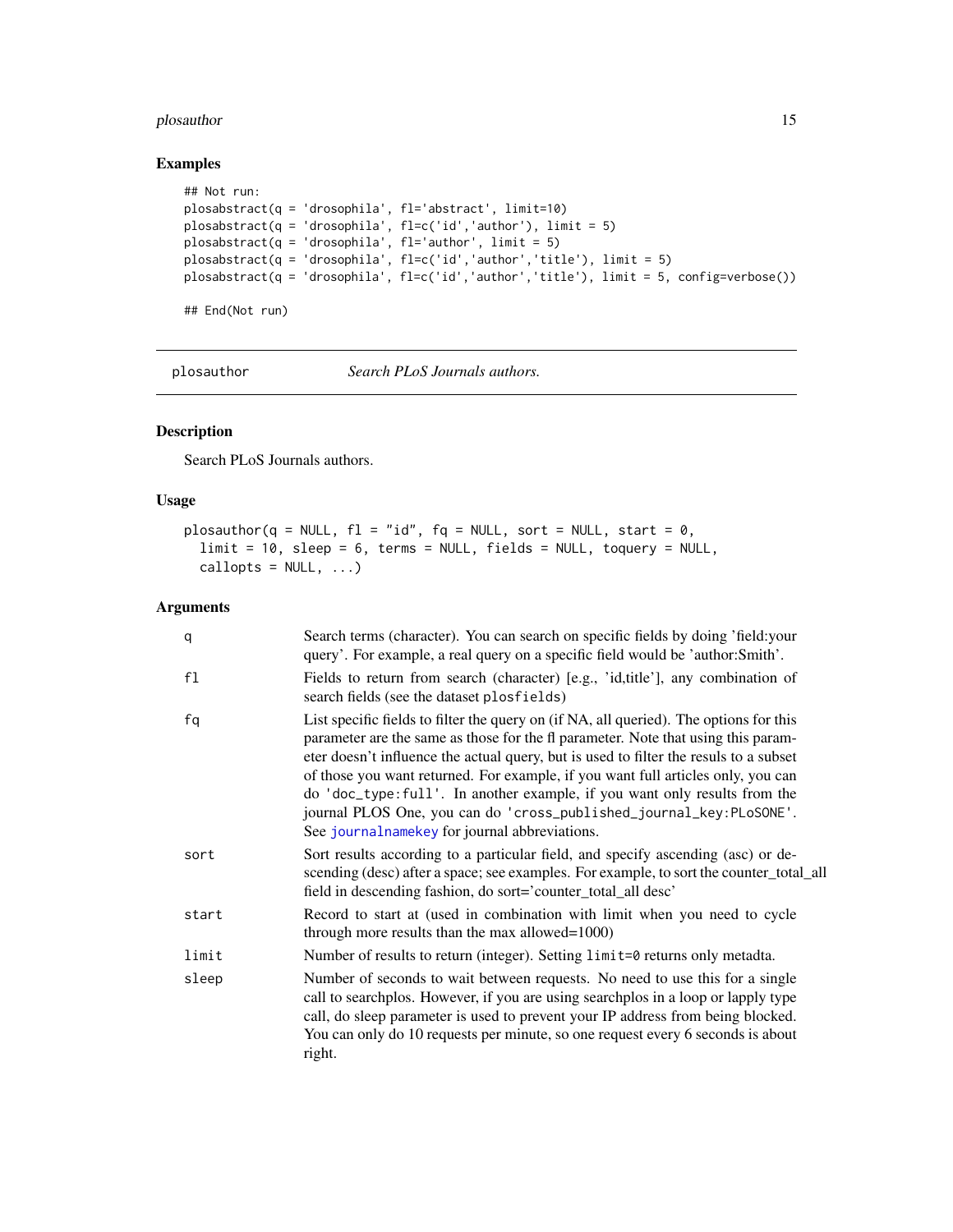<span id="page-15-0"></span>

| terms     | DEPRECATED PARAMETER - replaced with the q param.                           |
|-----------|-----------------------------------------------------------------------------|
| fields    | DEPRECATED PARAMETER - replaced with the f1 param.                          |
| toquery   | DEPRECATED PARAMETER - replaced with the fq param.                          |
| callopts  | DEPRECATED PARAMETER - replaced with the  param.                            |
| $\ddotsc$ | Optional additional curl options (debugging tools mostly), passed on to GET |

# Details

Details:

# Value

Author names, in addition to any other fields requested in a data.frame.

# Faceting

Read more about faceting here: urlhttp://wiki.apache.org/solr/SimpleFacetParameters

#### Website vs. API behavior

Don't be surprised if queries you perform in a scripting language, like using rplos in R, give different results than when searching for articles on the PLOS website. I am not sure what exact defaults they use on their website. There are a few things to consider. You can tweak which types of articles are returned: Try using the article\_type filter in the fq parameter. For which journal to search, e.g., do 'cross\_published\_journal\_key:PLoSONE'. See journalnamekey() for journal abbreviations.

#### Examples

```
## Not run:
plosauthor('Smith', 'id', limit=50)
plosauthor(q='Smith', fl=c('id','author'), limit=10)
```
## End(Not run)

plosfields *PLoS API fields to use for searching/retreiving data.*

# Description

PLoS API fields to use for searching/retreiving data.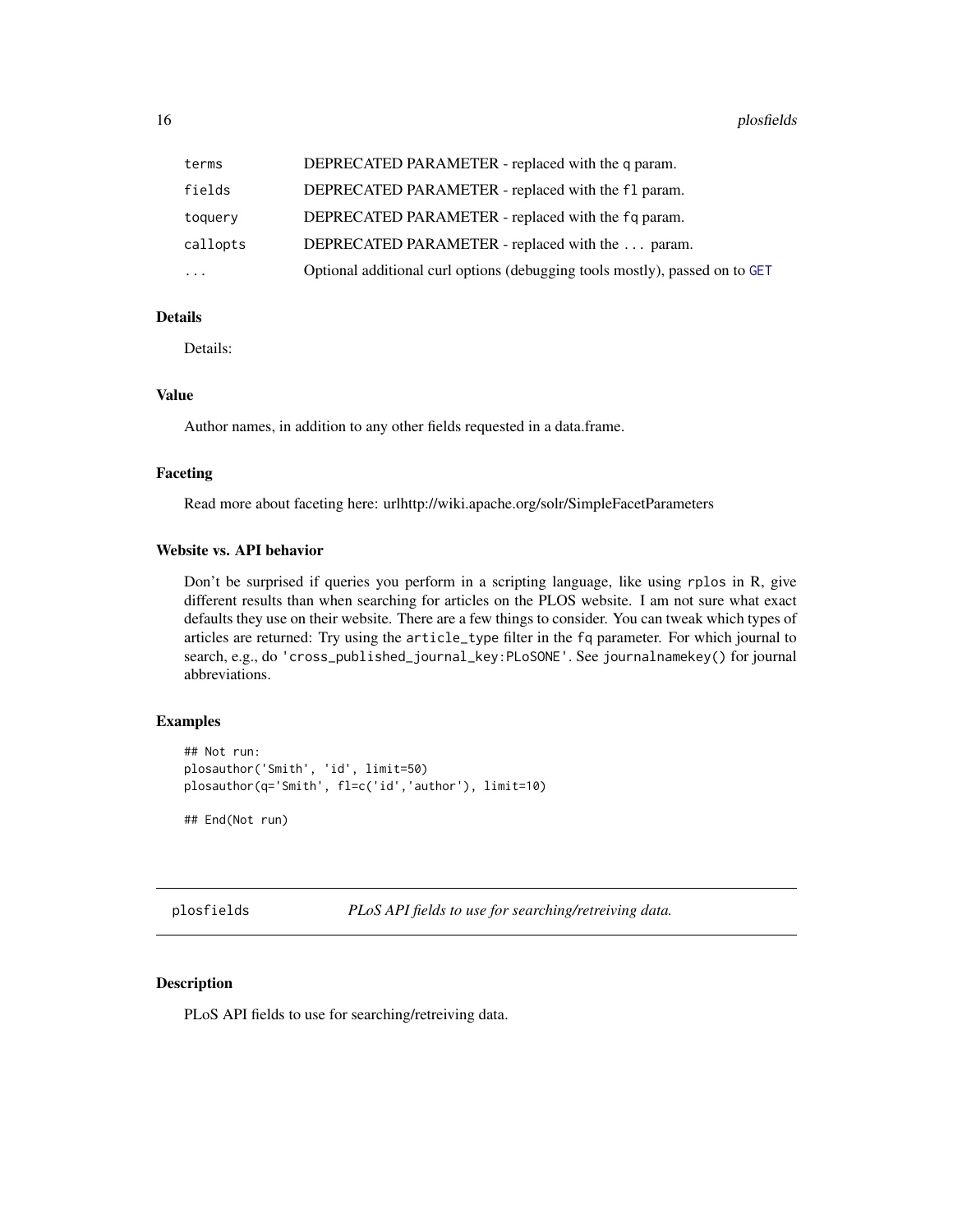<span id="page-16-0"></span>

# Description

Search PLoS Journals figure and table captions.

# Usage

```
plosfigtabcaps(q = NULL, fl = "id", fq = NULL, sort = NULL, start = \theta,
  limit = 10, sleep = 6, terms = NULL, fields = NULL, toquery = NULL,
  callopts = NULL, ...
```

| q        | Search terms (character). You can search on specific fields by doing 'field: your<br>query'. For example, a real query on a specific field would be 'author:Smith'.                                                                                                                                                                                                                                                                                                                                                                                           |
|----------|---------------------------------------------------------------------------------------------------------------------------------------------------------------------------------------------------------------------------------------------------------------------------------------------------------------------------------------------------------------------------------------------------------------------------------------------------------------------------------------------------------------------------------------------------------------|
| f1       | Fields to return from search (character) [e.g., 'id,title'], any combination of<br>search fields (see the dataset plosfields)                                                                                                                                                                                                                                                                                                                                                                                                                                 |
| fq       | List specific fields to filter the query on (if NA, all queried). The options for this<br>parameter are the same as those for the fl parameter. Note that using this param-<br>eter doesn't influence the actual query, but is used to filter the resuls to a subset<br>of those you want returned. For example, if you want full articles only, you can<br>do 'doc_type:full'. In another example, if you want only results from the<br>journal PLOS One, you can do 'cross_published_journal_key:PLoSONE'.<br>See journalnamekey for journal abbreviations. |
| sort     | Sort results according to a particular field, and specify ascending (asc) or de-<br>scending (desc) after a space; see examples. For example, to sort the counter_total_all<br>field in descending fashion, do sort='counter_total_all desc'                                                                                                                                                                                                                                                                                                                  |
| start    | Record to start at (used in combination with limit when you need to cycle<br>through more results than the max allowed=1000)                                                                                                                                                                                                                                                                                                                                                                                                                                  |
| limit    | Number of results to return (integer). Setting limit=0 returns only metadta.                                                                                                                                                                                                                                                                                                                                                                                                                                                                                  |
| sleep    | Number of seconds to wait between requests. No need to use this for a single<br>call to searchplos. However, if you are using searchplos in a loop or lapply type<br>call, do sleep parameter is used to prevent your IP address from being blocked.<br>You can only do 10 requests per minute, so one request every 6 seconds is about<br>right.                                                                                                                                                                                                             |
| terms    | DEPRECATED PARAMETER - replaced with the q param.                                                                                                                                                                                                                                                                                                                                                                                                                                                                                                             |
| fields   | DEPRECATED PARAMETER - replaced with the f1 param.                                                                                                                                                                                                                                                                                                                                                                                                                                                                                                            |
| toquery  | DEPRECATED PARAMETER - replaced with the fq param.                                                                                                                                                                                                                                                                                                                                                                                                                                                                                                            |
| callopts | DEPRECATED PARAMETER - replaced with the  param.                                                                                                                                                                                                                                                                                                                                                                                                                                                                                                              |
| $\cdots$ | Optional additional curl options (debugging tools mostly), passed on to GET                                                                                                                                                                                                                                                                                                                                                                                                                                                                                   |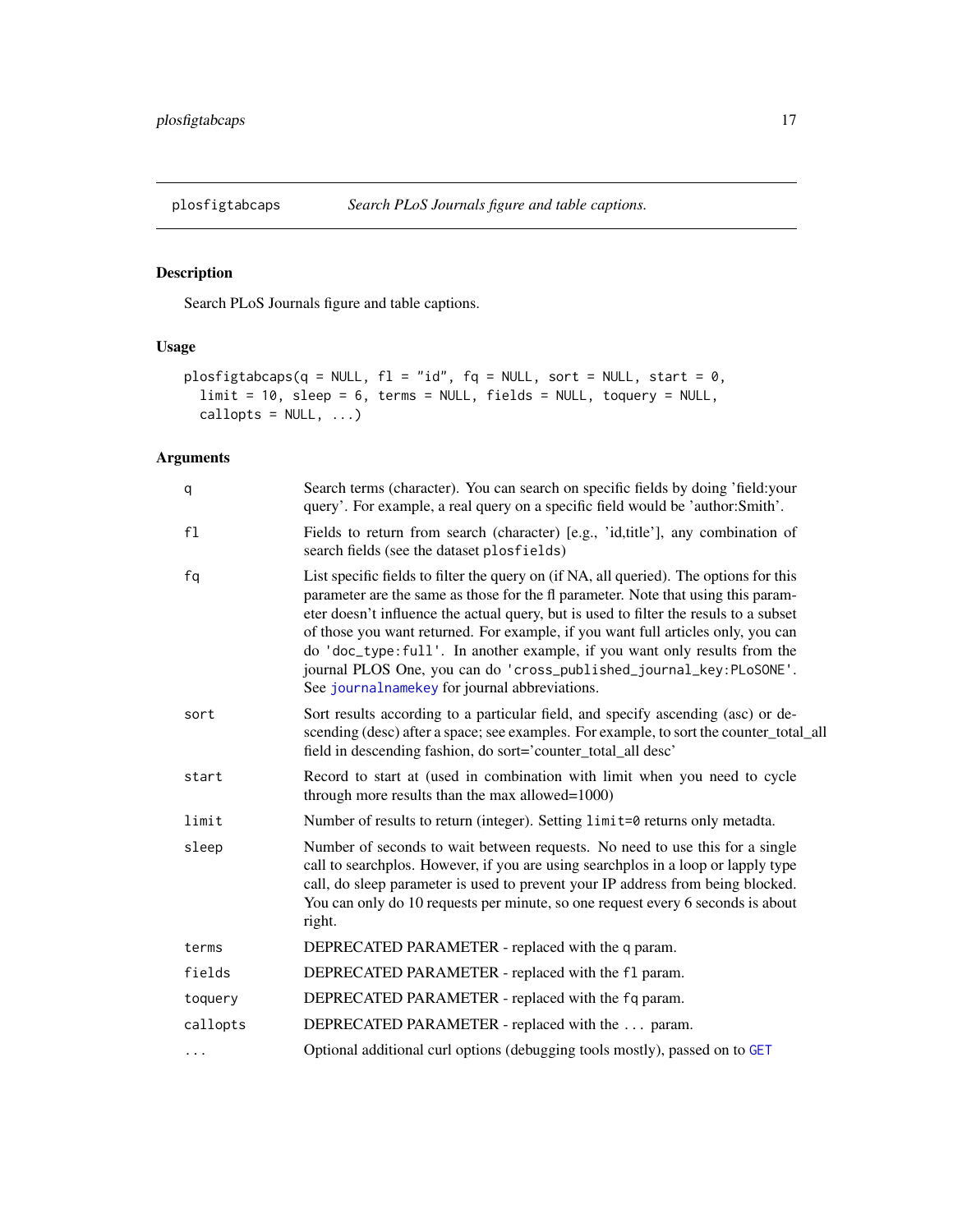<span id="page-17-0"></span>18 plossubject

# Details

Details:

# Value

fields that you specify to return in a data.frame, along with the DOI's found.

# Faceting

Read more about faceting here: urlhttp://wiki.apache.org/solr/SimpleFacetParameters

# Website vs. API behavior

Don't be surprised if queries you perform in a scripting language, like using rplos in R, give different results than when searching for articles on the PLOS website. I am not sure what exact defaults they use on their website. There are a few things to consider. You can tweak which types of articles are returned: Try using the article\_type filter in the fq parameter. For which journal to search, e.g., do 'cross\_published\_journal\_key:PLoSONE'. See journalnamekey() for journal abbreviations.

# Examples

```
## Not run:
plosfigtabcaps('ecology', 'id', limit=100)
plosfigtabcaps(q='ecology', fl='figure_table_caption', limit=10)
## End(Not run)
```
plossubject *Search PLoS Journals subjects.*

#### Description

Search PLoS Journals subjects.

#### Usage

```
plossubject(q = NULL, f1 = "id", fq = NULL, sort = NULL, start = 0,limit = 10, sleep = 6, terms = NULL, fields = NULL, toquery = NULL,
  callopts = NULL, ...)
```

| q  | Search terms (character). You can search on specific fields by doing 'field: your |
|----|-----------------------------------------------------------------------------------|
|    | query'. For example, a real query on a specific field would be 'author: Smith'.   |
| f1 | Fields to return from search (character) [e.g., 'id,title'], any combination of   |
|    | search fields (see the dataset plosfields)                                        |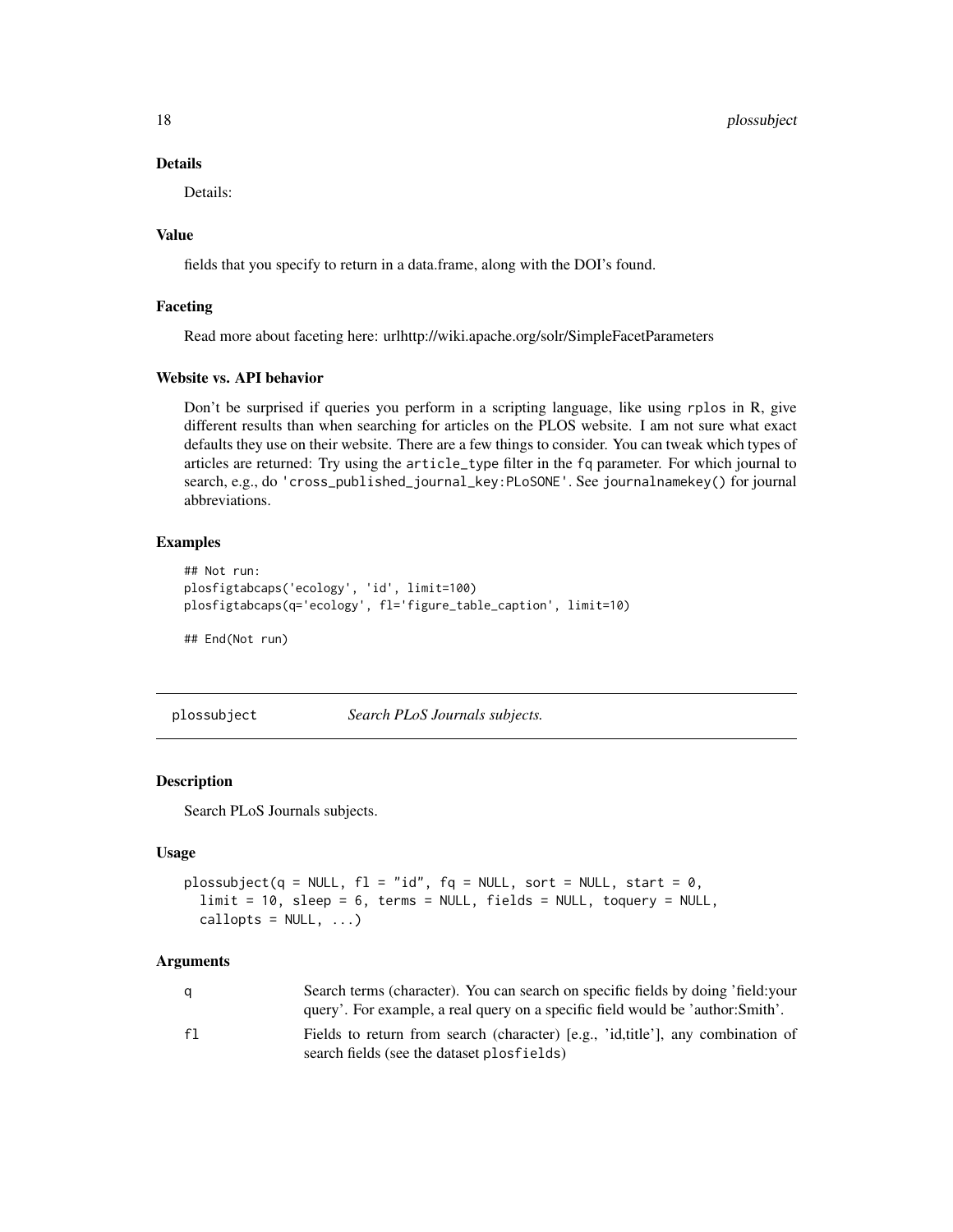# <span id="page-18-0"></span>plossubject 19

| fq       | List specific fields to filter the query on (if NA, all queried). The options for this<br>parameter are the same as those for the fl parameter. Note that using this param-<br>eter doesn't influence the actual query, but is used to filter the resuls to a subset<br>of those you want returned. For example, if you want full articles only, you can<br>do 'doc_type:full'. In another example, if you want only results from the<br>journal PLOS One, you can do 'cross_published_journal_key:PLoSONE'.<br>See journal name key for journal abbreviations. |
|----------|-----------------------------------------------------------------------------------------------------------------------------------------------------------------------------------------------------------------------------------------------------------------------------------------------------------------------------------------------------------------------------------------------------------------------------------------------------------------------------------------------------------------------------------------------------------------|
| sort     | Sort results according to a particular field, and specify ascending (asc) or de-<br>scending (desc) after a space; see examples. For example, to sort the counter_total_all<br>field in descending fashion, do sort='counter_total_all desc'                                                                                                                                                                                                                                                                                                                    |
| start    | Record to start at (used in combination with limit when you need to cycle<br>through more results than the max allowed=1000)                                                                                                                                                                                                                                                                                                                                                                                                                                    |
| limit    | Number of results to return (integer). Setting limit=0 returns only metadta.                                                                                                                                                                                                                                                                                                                                                                                                                                                                                    |
| sleep    | Number of seconds to wait between requests. No need to use this for a single<br>call to searchplos. However, if you are using searchplos in a loop or lapply type<br>call, do sleep parameter is used to prevent your IP address from being blocked.<br>You can only do 10 requests per minute, so one request every 6 seconds is about<br>right.                                                                                                                                                                                                               |
| terms    | DEPRECATED PARAMETER - replaced with the q param.                                                                                                                                                                                                                                                                                                                                                                                                                                                                                                               |
| fields   | DEPRECATED PARAMETER - replaced with the f1 param.                                                                                                                                                                                                                                                                                                                                                                                                                                                                                                              |
| toquery  | DEPRECATED PARAMETER - replaced with the fq param.                                                                                                                                                                                                                                                                                                                                                                                                                                                                                                              |
| callopts | DEPRECATED PARAMETER - replaced with the  param.                                                                                                                                                                                                                                                                                                                                                                                                                                                                                                                |
| $\cdots$ | Optional additional curl options (debugging tools mostly), passed on to GET                                                                                                                                                                                                                                                                                                                                                                                                                                                                                     |

# Details

Details:

# Value

Subject content, in addition to any other fields requested in a data.frame.

# Faceting

Read more about faceting here: urlhttp://wiki.apache.org/solr/SimpleFacetParameters

# Website vs. API behavior

Don't be surprised if queries you perform in a scripting language, like using rplos in R, give different results than when searching for articles on the PLOS website. I am not sure what exact defaults they use on their website. There are a few things to consider. You can tweak which types of articles are returned: Try using the article\_type filter in the fq parameter. For which journal to search, e.g., do 'cross\_published\_journal\_key:PLoSONE'. See journalnamekey() for journal abbreviations.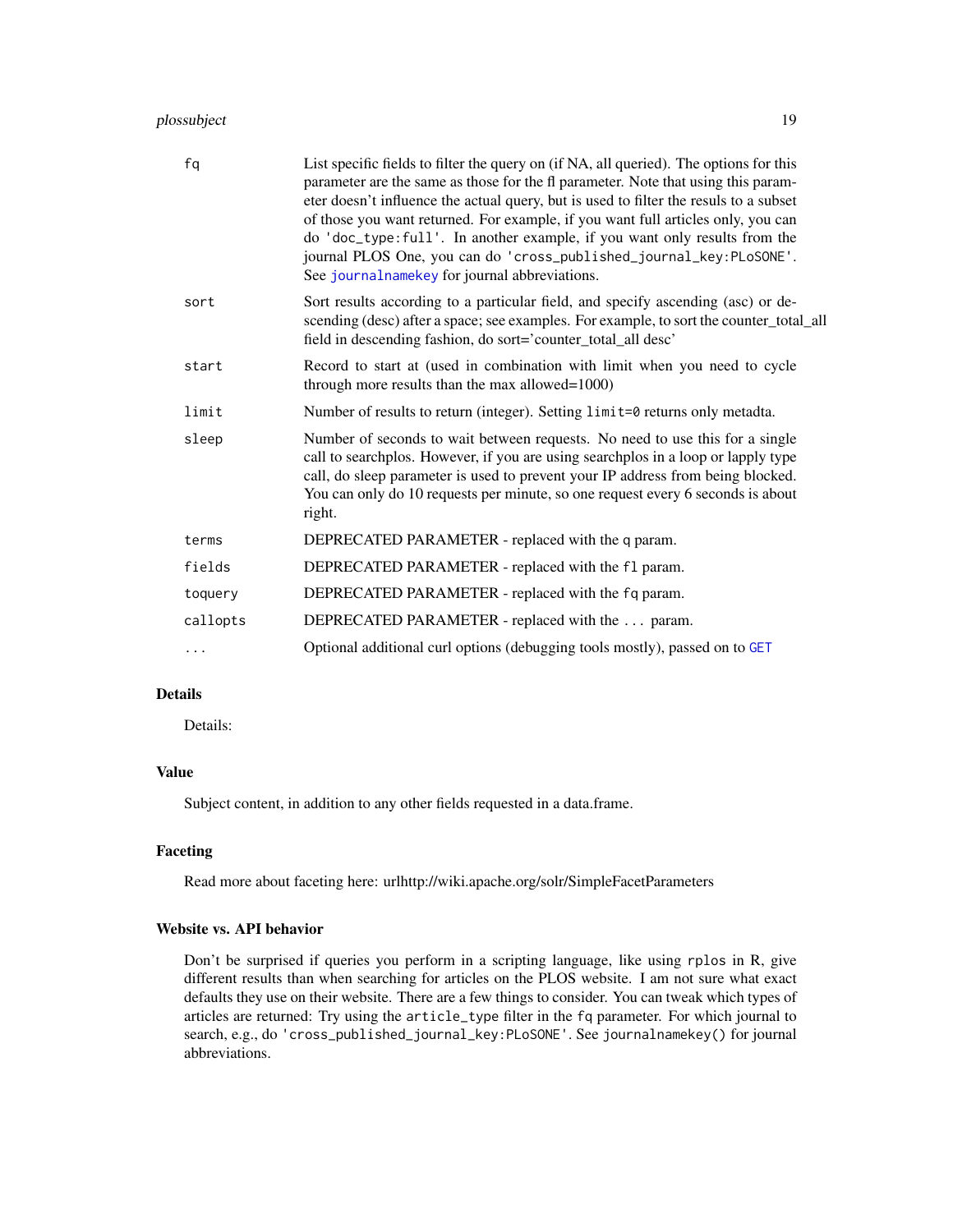# Examples

```
## Not run:
plossubject('marine ecology', limit = 5)
plossubject(q='marine ecology', fl = c('id','journal','title'), limit = 20)
plossubject(q='marine ecology', fl = c('id','journal'),
   fq='doc_type:full', limit = 9)
plossubject(q='marine ecology', fl = c('id','journal'),
   fq=list('doc_type:full','!article_type_facet:"Issue%20Image"'),
   limit = 9)
## End(Not run)
```
plostitle *Search PLoS Journals titles.*

# Description

Search PLoS Journals titles.

# Usage

```
plostitle(q = NULL, f1 = "id", fq = NULL, sort = NULL, start = 0,limit = 10, sleep = 6, terms = NULL, fields = NULL, toquery = NULL,
 callopts = NULL, ...)
```

| q              | Search terms (character). You can search on specific fields by doing 'field: your<br>query'. For example, a real query on a specific field would be 'author:Smith'.                                                                                                                                                                                                                                                                                                                                                                                             |
|----------------|-----------------------------------------------------------------------------------------------------------------------------------------------------------------------------------------------------------------------------------------------------------------------------------------------------------------------------------------------------------------------------------------------------------------------------------------------------------------------------------------------------------------------------------------------------------------|
| f <sub>1</sub> | Fields to return from search (character) [e.g., 'id, title'], any combination of<br>search fields (see the dataset plosfields)                                                                                                                                                                                                                                                                                                                                                                                                                                  |
| fq             | List specific fields to filter the query on (if NA, all queried). The options for this<br>parameter are the same as those for the fl parameter. Note that using this param-<br>eter doesn't influence the actual query, but is used to filter the resuls to a subset<br>of those you want returned. For example, if you want full articles only, you can<br>do 'doc_type:full'. In another example, if you want only results from the<br>journal PLOS One, you can do 'cross_published_journal_key:PLoSONE'.<br>See journal name key for journal abbreviations. |
| sort           | Sort results according to a particular field, and specify ascending (asc) or de-<br>scending (desc) after a space; see examples. For example, to sort the counter_total_all<br>field in descending fashion, do sort='counter_total_all desc'                                                                                                                                                                                                                                                                                                                    |
| start          | Record to start at (used in combination with limit when you need to cycle<br>through more results than the max allowed=1000)                                                                                                                                                                                                                                                                                                                                                                                                                                    |
| limit          | Number of results to return (integer). Setting limit=0 returns only metadta.                                                                                                                                                                                                                                                                                                                                                                                                                                                                                    |

<span id="page-19-0"></span>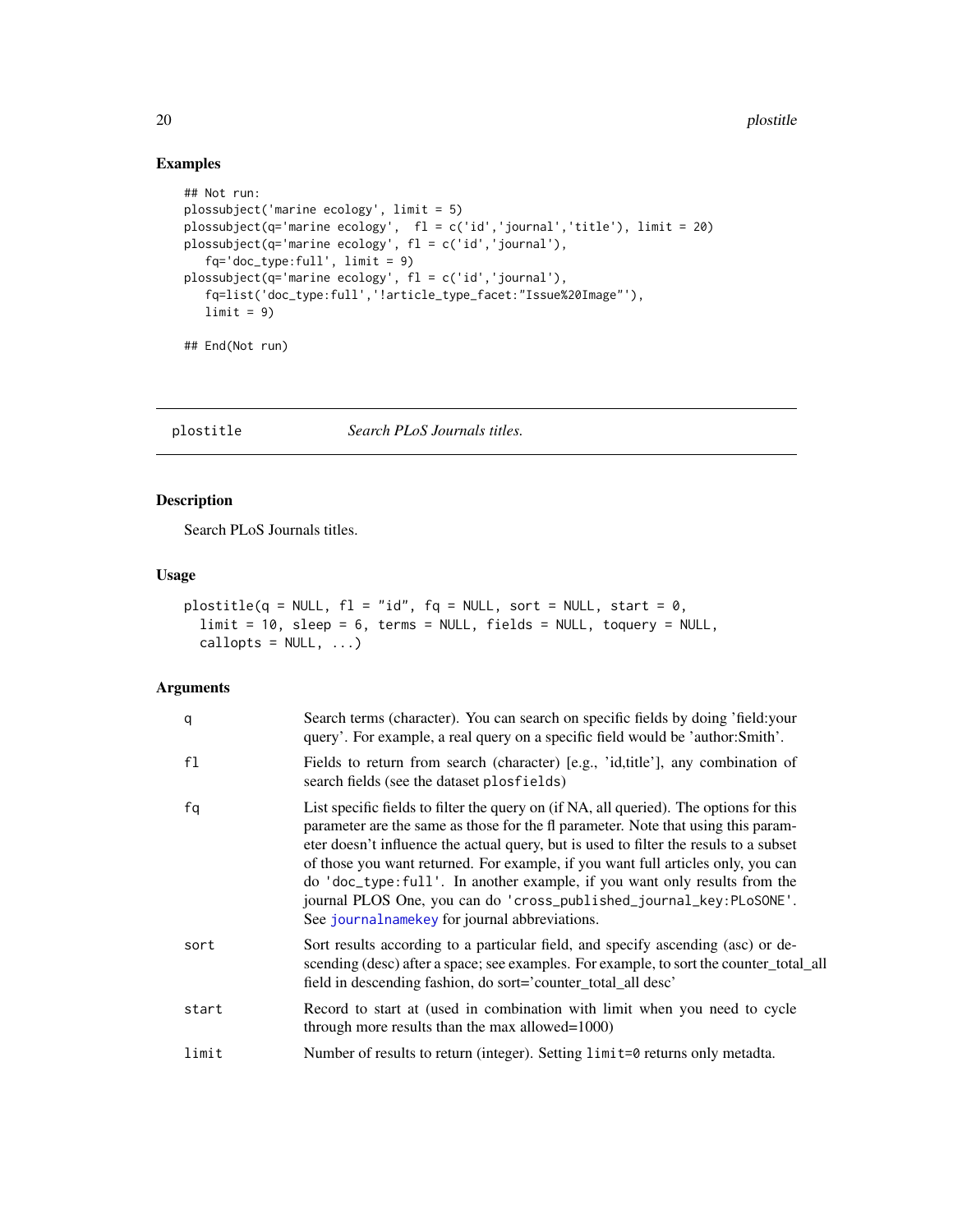#### <span id="page-20-0"></span>plostitle 21

| sleep    | Number of seconds to wait between requests. No need to use this for a single<br>call to searchplos. However, if you are using searchplos in a loop or lapply type<br>call, do sleep parameter is used to prevent your IP address from being blocked.<br>You can only do 10 requests per minute, so one request every 6 seconds is about<br>right. |
|----------|---------------------------------------------------------------------------------------------------------------------------------------------------------------------------------------------------------------------------------------------------------------------------------------------------------------------------------------------------|
| terms    | DEPRECATED PARAMETER - replaced with the q param.                                                                                                                                                                                                                                                                                                 |
| fields   | DEPRECATED PARAMETER - replaced with the f1 param.                                                                                                                                                                                                                                                                                                |
| toquery  | DEPRECATED PARAMETER - replaced with the fq param.                                                                                                                                                                                                                                                                                                |
| callopts | DEPRECATED PARAMETER - replaced with the  param.                                                                                                                                                                                                                                                                                                  |
|          | Optional additional curl options (debugging tools mostly), passed on to GET                                                                                                                                                                                                                                                                       |
|          |                                                                                                                                                                                                                                                                                                                                                   |

# Details

Details:

#### Value

Titles, in addition to any other fields requested in a data.frame.

#### Faceting

Read more about faceting here: urlhttp://wiki.apache.org/solr/SimpleFacetParameters

# Website vs. API behavior

Don't be surprised if queries you perform in a scripting language, like using rplos in R, give different results than when searching for articles on the PLOS website. I am not sure what exact defaults they use on their website. There are a few things to consider. You can tweak which types of articles are returned: Try using the article\_type filter in the fq parameter. For which journal to search, e.g., do 'cross\_published\_journal\_key:PLoSONE'. See journalnamekey() for journal abbreviations.

# Examples

```
## Not run:
plostitle(q='drosophila', fl='title', limit=99)
plostitle(q='drosophila', fl=c('title','journal'), limit=10)
plostitle(q='drosophila', limit = 5)
## End(Not run)
```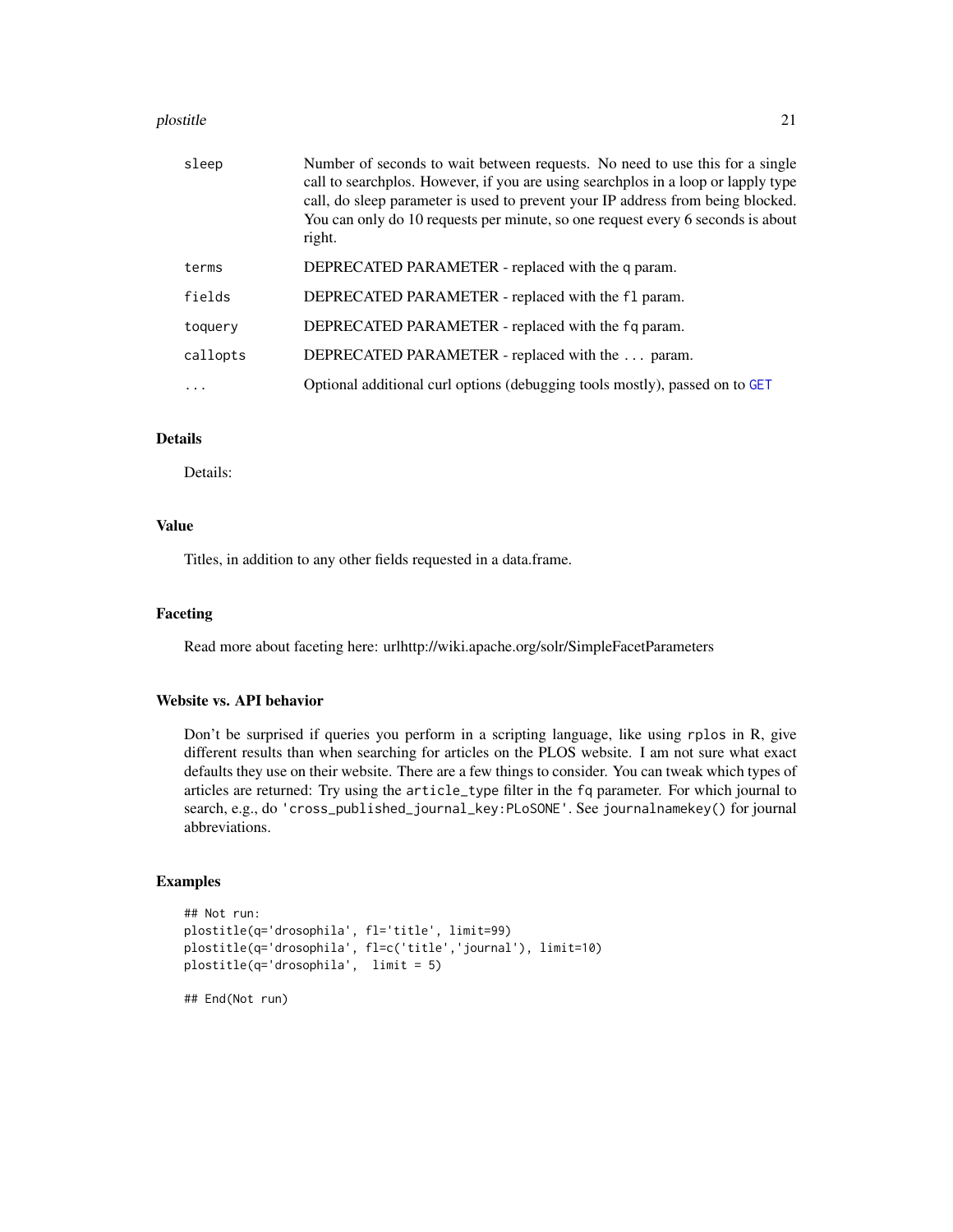<span id="page-21-0"></span>

#### Description

Search PLoS Journals by article views.

# Usage

```
plosviews(search, byfield = NULL, views = "alltime", limit = NULL, ...)
```
# Arguments

| search  | search terms (character)                                              |
|---------|-----------------------------------------------------------------------|
| byfield | field to search by, e.g., subject, author, etc. (character)           |
| views   | views all time (all time) or views last 30 days (last 30) (character) |
| limit   | number of results to return (integer)                                 |
|         | Optional additional curl options (debugging tools mostly)             |

# Examples

```
## Not run:
plosviews('10.1371/journal.pone.0002154', 'id', 'alltime')
plosviews('10.1371/journal.pone.0002154', 'id', 'last30')
plosviews('10.1371/journal.pone.0002154', 'id', 'alltime,last30')
plosviews(search='marine ecology', byfield='subject', limit=50)
plosviews(search='evolution', views = 'alltime', limit = 99)
plosviews('bird', views = 'alltime', limit = 99)
```
## End(Not run)

plosword *Search results on a keyword over all fields in PLoS Journals.*

### Description

Search results on a keyword over all fields in PLoS Journals.

# Usage

```
plosword(terms, vis = FALSE, ...)
```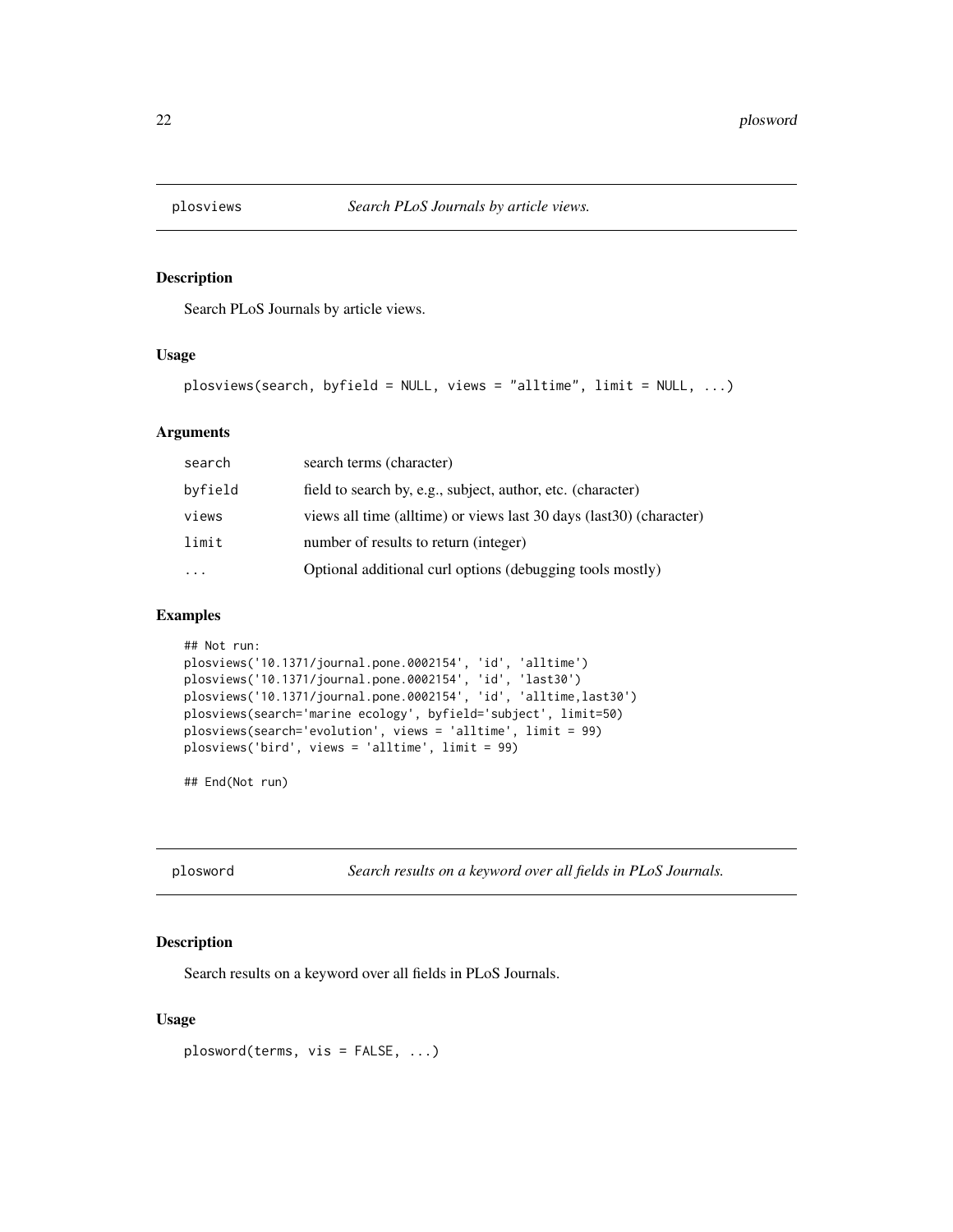# <span id="page-22-0"></span>plos\_fulltext 23

# Arguments

| terms | search terms (character)                                  |
|-------|-----------------------------------------------------------|
| vis   | visualize results in bar plot or not (TRUE or FALSE)      |
| .     | Optional additional curl options (debugging tools mostly) |

# Value

Number of search results (vis = FALSE), or number of search in a table and a histogram of results  $(vis = TRUE).$ 

# Examples

```
## Not run:
plosword('Helianthus')
out <- plosword(list('monkey','replication','design','sunflower','whale'),
  vis = TRUE)
out[[1]] # results in a data frame
out[[2]] # results in a bar plot
# Pass in curl options
plosword('Helianthus', config=verbose())
## End(Not run)
```
plos\_fulltext *Get full text xml of PLOS papers given a DOI*

# Description

Get full text xml of PLOS papers given a DOI

#### Usage

```
plos_fulltext(doi, ...)
```
## S3 method for class 'plosft'  $print(x, \ldots)$ 

# Arguments

| doi                     | One or more DOIs              |
|-------------------------|-------------------------------|
| $\cdot$ $\cdot$ $\cdot$ | Curl options passed on to GET |
| x                       | Input to print method         |

# Value

Character string of XML.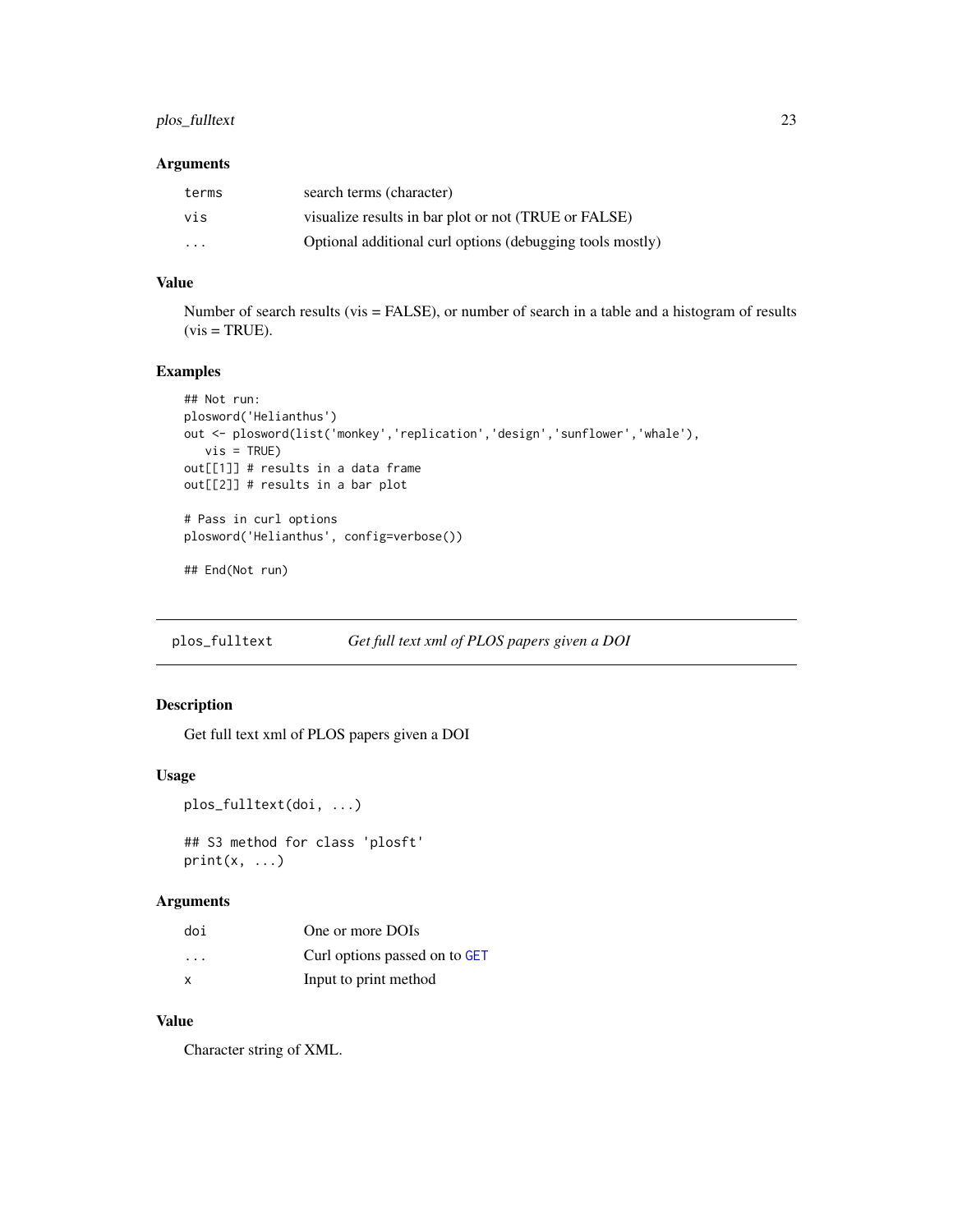# Examples

```
## Not run:
plos_fulltext(doi='10.1371/journal.pone.0086169')
plos_fulltext(c('10.1371/journal.pone.0086169','10.1371/journal.pbio.1001845'))
dois <- searchplos(q = "*:*", fq='doc_type:full', limit=3)$data$id
out <- plos_fulltext(dois)
out[dois[1]]
out[1:2]
# Extract text from the XML strings
library("XML")
lapply(out[2:3], function(x){
tmp <- xmlParse(x)
xpathApply(tmp, "//ref-list")
})
# Make a text corpus
library("tm")
out_parsed <- lapply(out, function(x){
tmp <- xmlParse(x)
 xpathApply(tmp, "//body", xmlValue)
})
tmcorpus <- Corpus(VectorSource(out_parsed))
(dtm <- DocumentTermMatrix(tmcorpus))
findFreqTerms(dtm, lowfreq = 50)
## End(Not run)
```
plot\_throughtime *Plot results through time for serach results from PLoS Journals.*

#### Description

Plot results through time for serach results from PLoS Journals.

#### Usage

```
plot_{\text{throughtime}}(terms, limit = NA, ...)
```
#### **Arguments**

| terms    | search terms (character)                                  |
|----------|-----------------------------------------------------------|
| limit    | number of results to return (integer)                     |
| $\cdots$ | optional additional curl options (debugging tools mostly) |

# Value

Number of search results (vis = FALSE), or number of search in a table and a histogram of results  $(vis = TRUE).$ 

<span id="page-23-0"></span>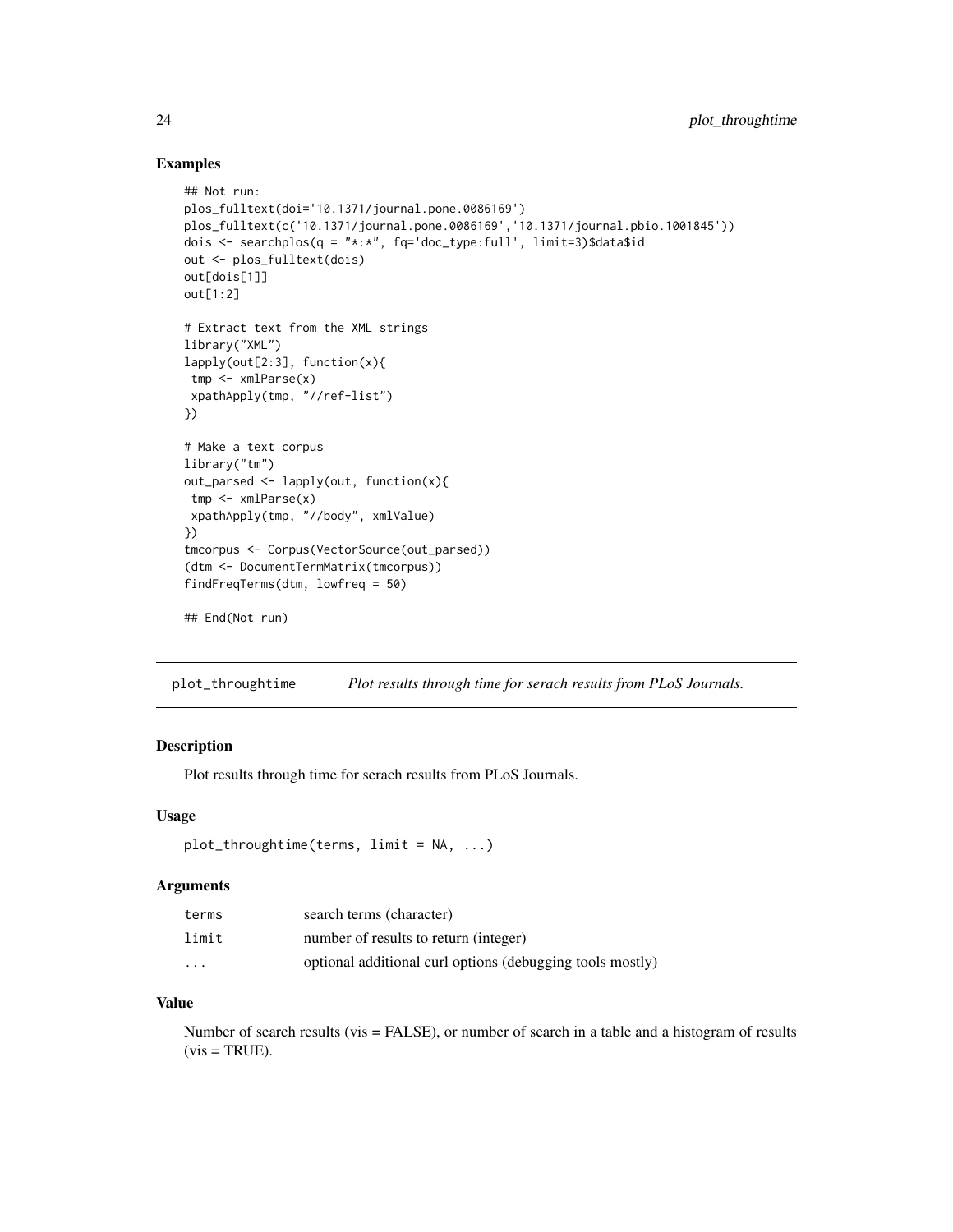<span id="page-24-0"></span>rplos that the contract of the contract of the contract of the contract of the contract of the contract of the contract of the contract of the contract of the contract of the contract of the contract of the contract of the

#### Examples

```
## Not run:
plot_throughtime(terms='phylogeny', limit=300)
plot_throughtime(list('drosophila','monkey'), 100)
plot_throughtime(list('drosophila','flower','dolphin','cell','cloud'), 100)
```
## End(Not run)

rplos *Connect with PLoS API data*

#### Description

rplos provides an R interface to the PLoS Search API. More information about each function can be found in its help documentation. If you are looking for PLOS article-Level metrics data, see the alm package.

# rplos functions

Most rplos functions make web calls using the httr package, and parse json using the jsonlite package.

#### PLoS API key

You used to need an API key to use this package - no longer needed

#### **Tutorials**

See the rOpenSci website for a tutorial: http://ropensci.org/tutorials/rplos\_tutorial.html

# Author(s)

Scott Chamberlain <myrmecocystus@gmail.com>

Carl Boettiger <cboettig@gmail.com>

Karthik Ram <karthik.ram@gmail.com>

#### Examples

```
## Not run:
searchplos(q='ecology', fl=c('id','publication_date'), limit = 2)
```

```
# Get only full article DOIs
out <- searchplos(q="*:*", fl='id', fq='doc_type:full', start=0, limit=250)
head(out$data)
```

```
# Get DOIs for only PLoS One articles
out <- searchplos(q="*:*", fl='id', fq='cross_published_journal_key:PLoSONE', start=0, limit=15)
head(out$data)
```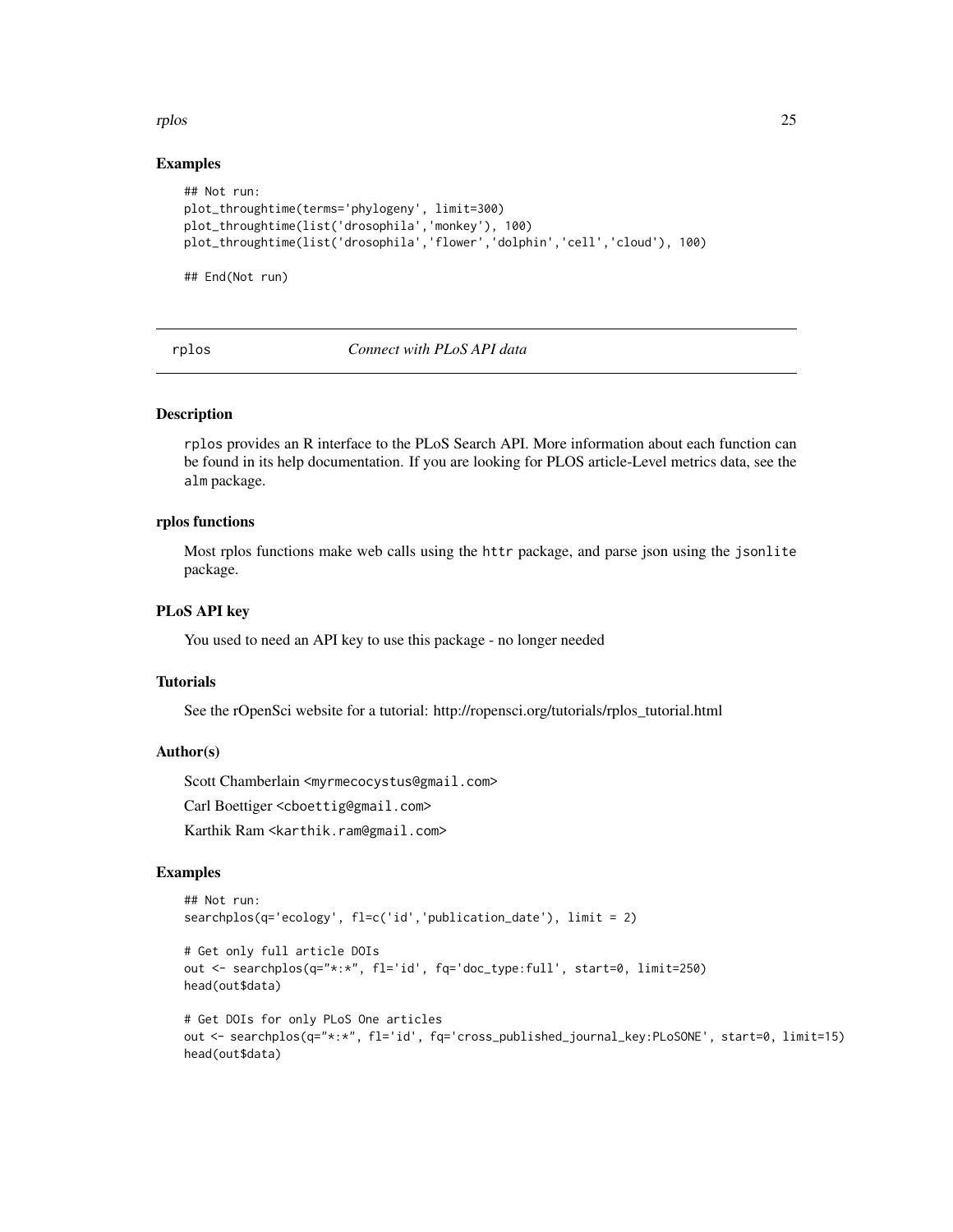## End(Not run)

rplos-defunct *Defunct functions in rplos*

# Description

• [crossref](#page-0-0): service no longer provided - see the package rcrossref

searchplos *Base function to search PLoS Journals*

# Description

Base function to search PLoS Journals

# Usage

```
searchplos(q = NULL, f1 = "id", fq = NULL, sort = NULL, start = 0,limit = 10, sleep = 6, terms = NULL, fields = NULL, toquery = NULL,
 callopts = NULL, ...)
```

| q     | Search terms (character). You can search on specific fields by doing 'field: your<br>query'. For example, a real query on a specific field would be 'author:Smith'.                                                                                                                                                                                                                                                                                                                                                                                             |
|-------|-----------------------------------------------------------------------------------------------------------------------------------------------------------------------------------------------------------------------------------------------------------------------------------------------------------------------------------------------------------------------------------------------------------------------------------------------------------------------------------------------------------------------------------------------------------------|
| f1    | Fields to return from search (character) [e.g., 'id, title'], any combination of<br>search fields (see the dataset plosfields)                                                                                                                                                                                                                                                                                                                                                                                                                                  |
| fq    | List specific fields to filter the query on (if NA, all queried). The options for this<br>parameter are the same as those for the fl parameter. Note that using this param-<br>eter doesn't influence the actual query, but is used to filter the resuls to a subset<br>of those you want returned. For example, if you want full articles only, you can<br>do 'doc_type:full'. In another example, if you want only results from the<br>journal PLOS One, you can do 'cross_published_journal_key:PLoSONE'.<br>See journal name key for journal abbreviations. |
| sort  | Sort results according to a particular field, and specify ascending (asc) or de-<br>scending (desc) after a space; see examples. For example, to sort the counter_total_all<br>field in descending fashion, do sort='counter_total_all desc'                                                                                                                                                                                                                                                                                                                    |
| start | Record to start at (used in combination with limit when you need to cycle<br>through more results than the max allowed=1000)                                                                                                                                                                                                                                                                                                                                                                                                                                    |
| limit | Number of results to return (integer). Setting limit=0 returns only metadta.                                                                                                                                                                                                                                                                                                                                                                                                                                                                                    |

<span id="page-25-0"></span>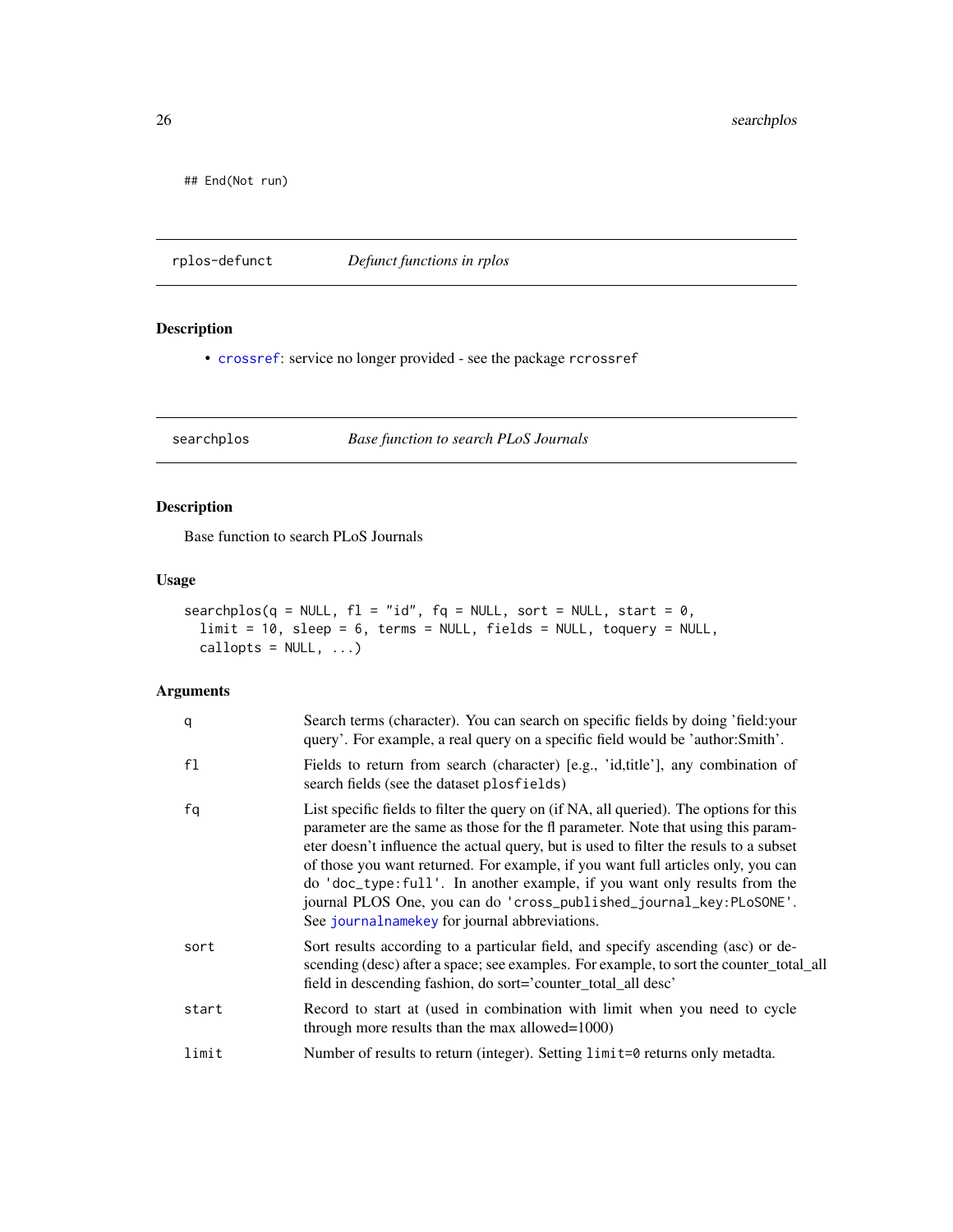#### <span id="page-26-0"></span>searchplos 27

| sleep    | Number of seconds to wait between requests. No need to use this for a single<br>call to searchplos. However, if you are using searchplos in a loop or lapply type<br>call, do sleep parameter is used to prevent your IP address from being blocked.<br>You can only do 10 requests per minute, so one request every 6 seconds is about<br>right. |
|----------|---------------------------------------------------------------------------------------------------------------------------------------------------------------------------------------------------------------------------------------------------------------------------------------------------------------------------------------------------|
| terms    | DEPRECATED PARAMETER - replaced with the q param.                                                                                                                                                                                                                                                                                                 |
| fields   | DEPRECATED PARAMETER - replaced with the f1 param.                                                                                                                                                                                                                                                                                                |
| toquery  | DEPRECATED PARAMETER - replaced with the fq param.                                                                                                                                                                                                                                                                                                |
| callopts | DEPRECATED PARAMETER - replaced with the  param.                                                                                                                                                                                                                                                                                                  |
|          | Optional additional curl options (debugging tools mostly), passed on to GET                                                                                                                                                                                                                                                                       |

#### Details

Details:

# Value

An object of class "plos", with a list of length two, each element being a list itself.

#### Faceting

Read more about faceting here: urlhttp://wiki.apache.org/solr/SimpleFacetParameters

#### Website vs. API behavior

Don't be surprised if queries you perform in a scripting language, like using rplos in R, give different results than when searching for articles on the PLOS website. I am not sure what exact defaults they use on their website. There are a few things to consider. You can tweak which types of articles are returned: Try using the article\_type filter in the fq parameter. For which journal to search, e.g., do 'cross\_published\_journal\_key:PLoSONE'. See journalnamekey() for journal abbreviations.

#### Examples

```
## Not run:
searchplos(q='ecology', fl=c('id','publication_date'), limit = 2)
searchplos('ecology', fl=c('id','publication_date'), limit = 2)
searchplos('ecology', c('id','title'), limit = 2)
# Get only full article DOIs
out <- searchplos(q="*:*", fl='id', fq='doc_type:full', start=0, limit=250)
head(out$data)
```

```
# Get DOIs for only PLoS One articles
out <- searchplos(q="*:*", fl='id', fq='cross_published_journal_key:PLoSONE', start=0, limit=15)
head(out$data)
```

```
# Get DOIs for full article in PLoS One
out <- searchplos(q="*:*", fl='id', fq=list('cross_published_journal_key:PLoSONE',
```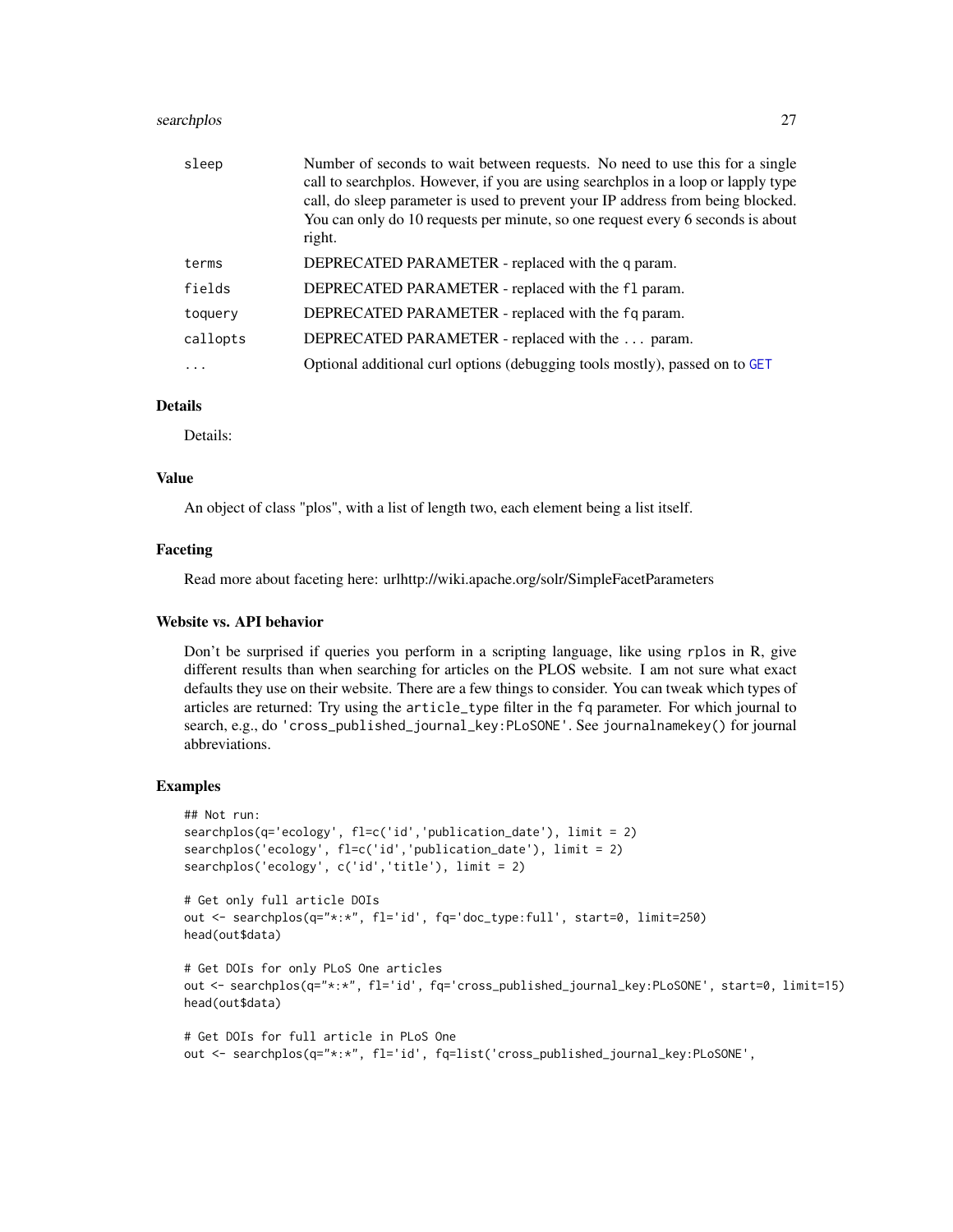```
'doc_type:full'), limit=50)
head(out$data)
# Serch for many q
q <- c('ecology','evolution','science')
lapply(q, function(x) searchplos(x, limit=2))
# Query to get some PLOS article-level metrics, notice difference between two outputs
out <- searchplos(q="*:*", fl=c('id','counter_total_all','alm_twitterCount'),fq='doc_type:full')
out_sorted <- searchplos(q="*:*", fl=c('id','counter_total_all','alm_twitterCount'),
   fq='doc_type:full', sort='counter_total_all desc')
head(out$data)
head(out_sorted$data)
# Show me all articles that have these two words less then about 15 words apart.
searchplos(q='everything:"sports alcohol"~15', fl='title', fq='doc_type:full')
# Now let's try to narrow our results to 7 words apart. Here I'm changing the ~15 to ~7
searchplos(q='everything:"sports alcohol"~7', fl='title', fq='doc_type:full')
# A list of articles about social networks that are popular on a social network
searchplos(q="*:*",fl=c('id','alm_twitterCount'),
  fq=list('doc_type:full','subject:"Social networks"','alm_twitterCount:[100 TO 10000]'),
  sort='counter_total_month desc')
# Now, lets also only look at articles that have seen some activity on twitter.
# Add "fq=alm_twitterCount:[1 TO *]" as a parameter within the fq argument.
searchplos(q='everything:"sports alcohol"~7', fl=c('alm_twitterCount','title'),
   fq=list('doc_type:full','alm_twitterCount:[1 TO *]'))
searchplos(q='everything:"sports alcohol"~7', fl=c('alm_twitterCount','title'),
   fq=list('doc_type:full','alm_twitterCount:[1 TO *]'),
   sort='counter_total_month desc')
# Return partial doc parts
## Return Abstracts only
out <- searchplos(q='*:*', fl=c('doc_partial_body','doc_partial_parent_id'),
   fq=list('doc_type:partial', 'doc_partial_type:Abstract'), limit=3)
## Return Title's only
out <- searchplos(q='*:*', fl=c('doc_partial_body','doc_partial_parent_id'),
   fq=list('doc_type:partial', 'doc_partial_type:Title'), limit=3)
# Remove DOIs for annotations (i.e., corrections)
searchplos(q='*:*', fl=c('id','article_type'),
   fq='-article_type:correction', limit=100)
# Remove DOIs for annotations (i.e., corrections) and Viewpoints articles
searchplos(q='*:*', fl=c('id','article_type'),
   fq=list('-article_type:correction','-article_type:viewpoints'), limit=100)
# Get eissn codes
searchplos(q='*:*', fl=c('id','journal','eissn','cross_published_journal_eissn'),
   fq="doc_type:full", limit = 60)
```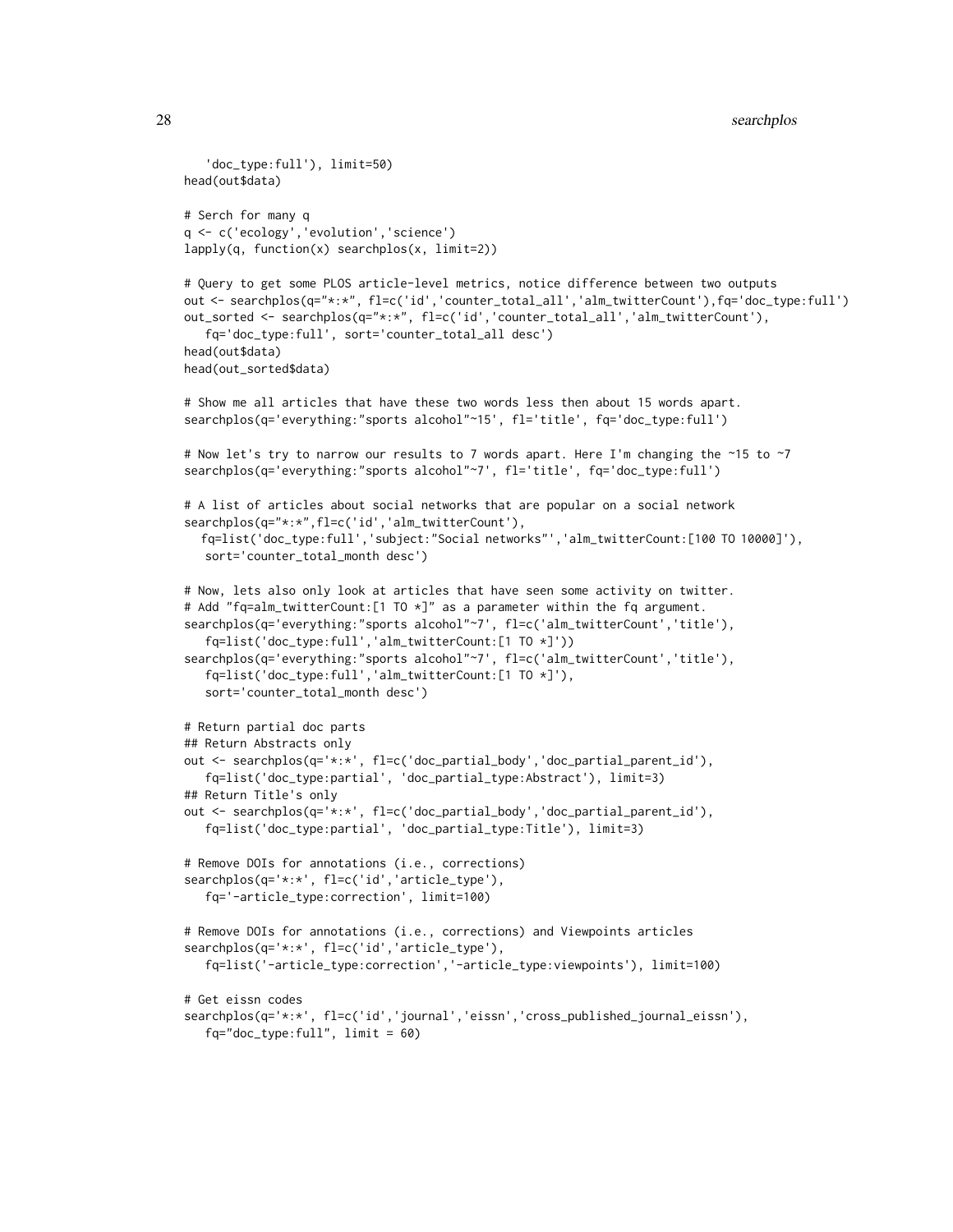# searchplos 29

## End(Not run)